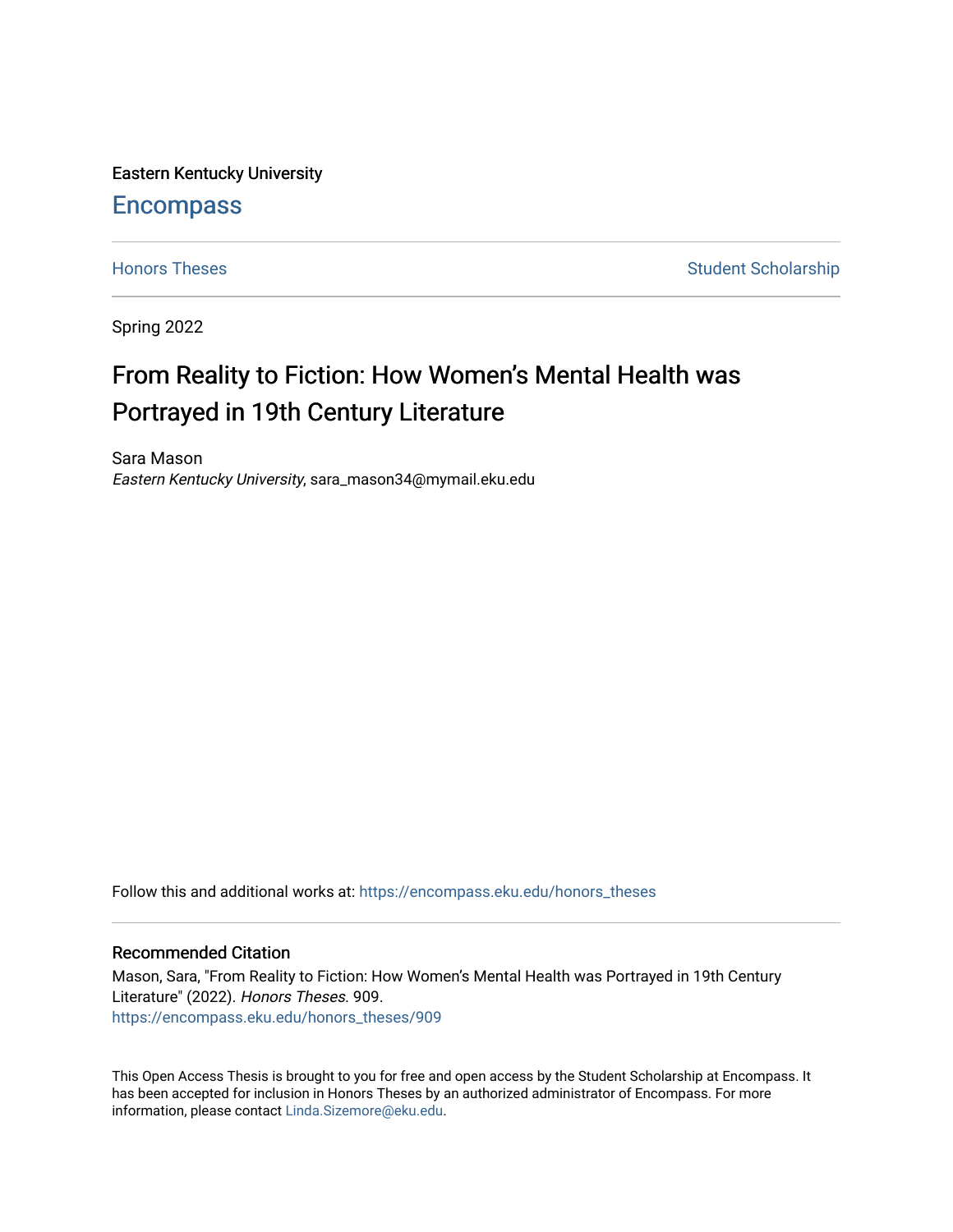## Eastern Kentucky University

# From Reality to Fiction: How Women's Mental Health was Portrayed in 19th Century

Literature

Honors Thesis

Submitted

In Partial Fulfillment

Of The

Requirements of HON 420

Spring 2022

By

Sara Mason

Faculty Mentor

Dr. Charlotte Rich

Department of English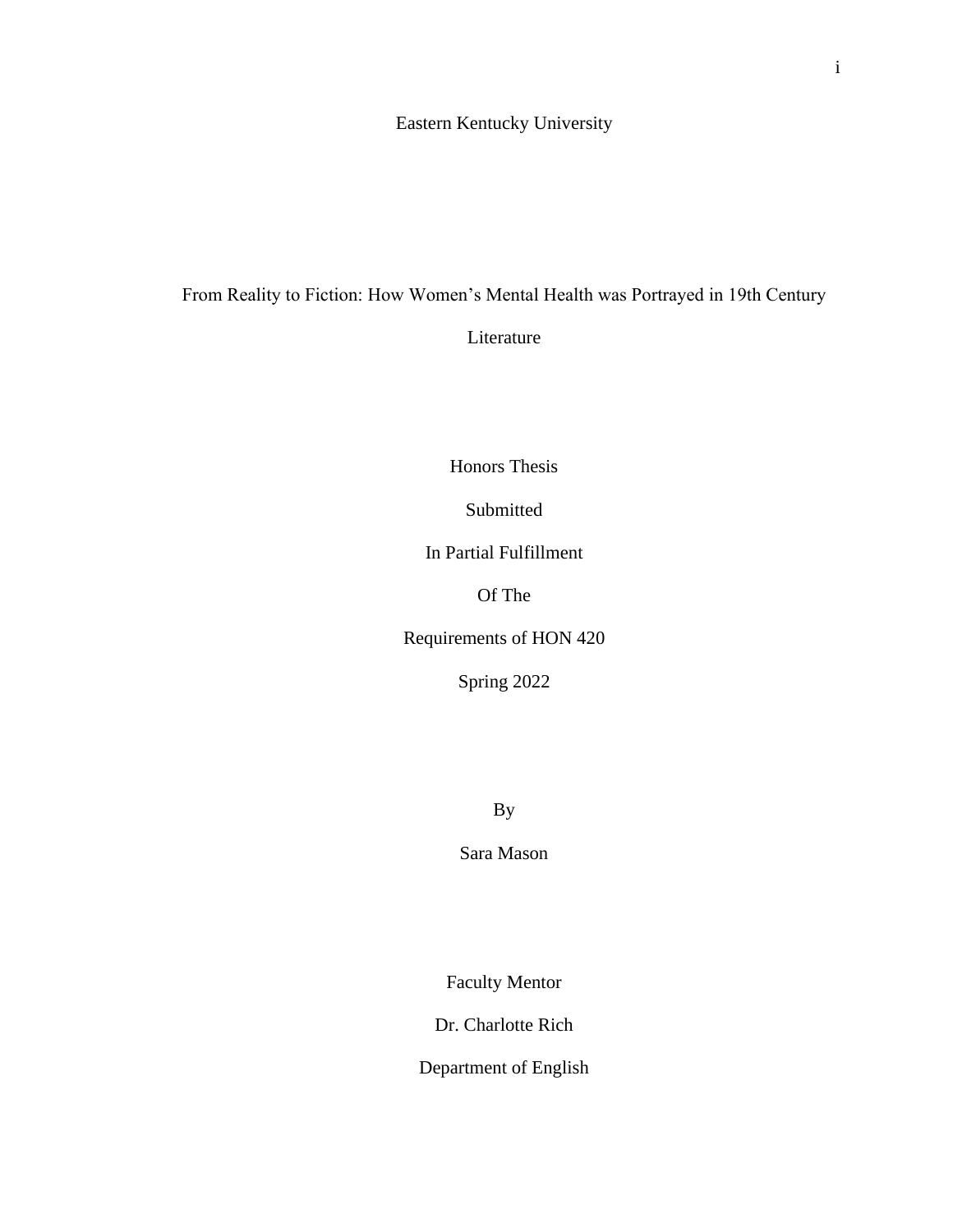### From Reality to Fiction: How Women's Mental Health was Portrayed in 19th Century

Literature

Sara Mason

Dr. Charlotte Rich

### Department of English

Abstract: This thesis is an examination of the history of mental health treatment for women in the 19<sup>th</sup> century. Fictional literature written during this time by American and English female authors is used to explore the underlying attitudes towards women who were perceived to have a mental illness. This thesis explores the three works *Jane Eyre*, "The Yellow Wallpaper," and *The Awakening*, as well as the biography of the female authors. This information is used to explore the patriarchal society represented in these works and how that is shown through the authors' writing. The medical profession is also scrutinized through a feminist lens, more specifically how the improper treatment of mental health issues severely affected the female characters and authors. This study was conducted for the purpose of giving female voices a second chance of telling their story. Different types of mental illness are defined in  $19<sup>th</sup>$  century terms as well as what the illness would be classified now in 2022, such as anxiety and depression. The women authors went on to lead successful lives despite the restrictions the male dominated society and medical field placed on them. Overall, these women authors used their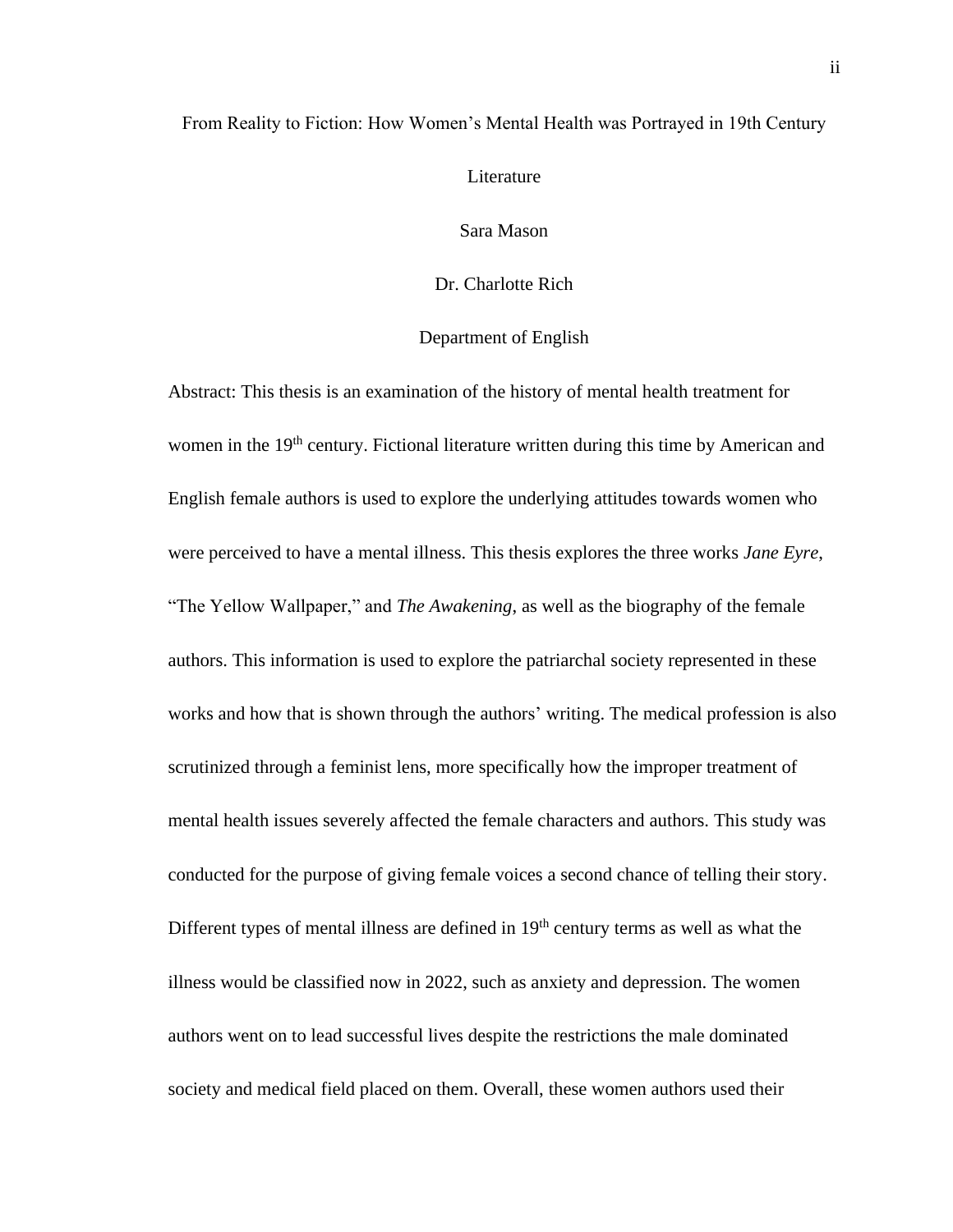*KeyWords*: Mental Health, Mental Illness, Women, Literature, Fiction, 19th Century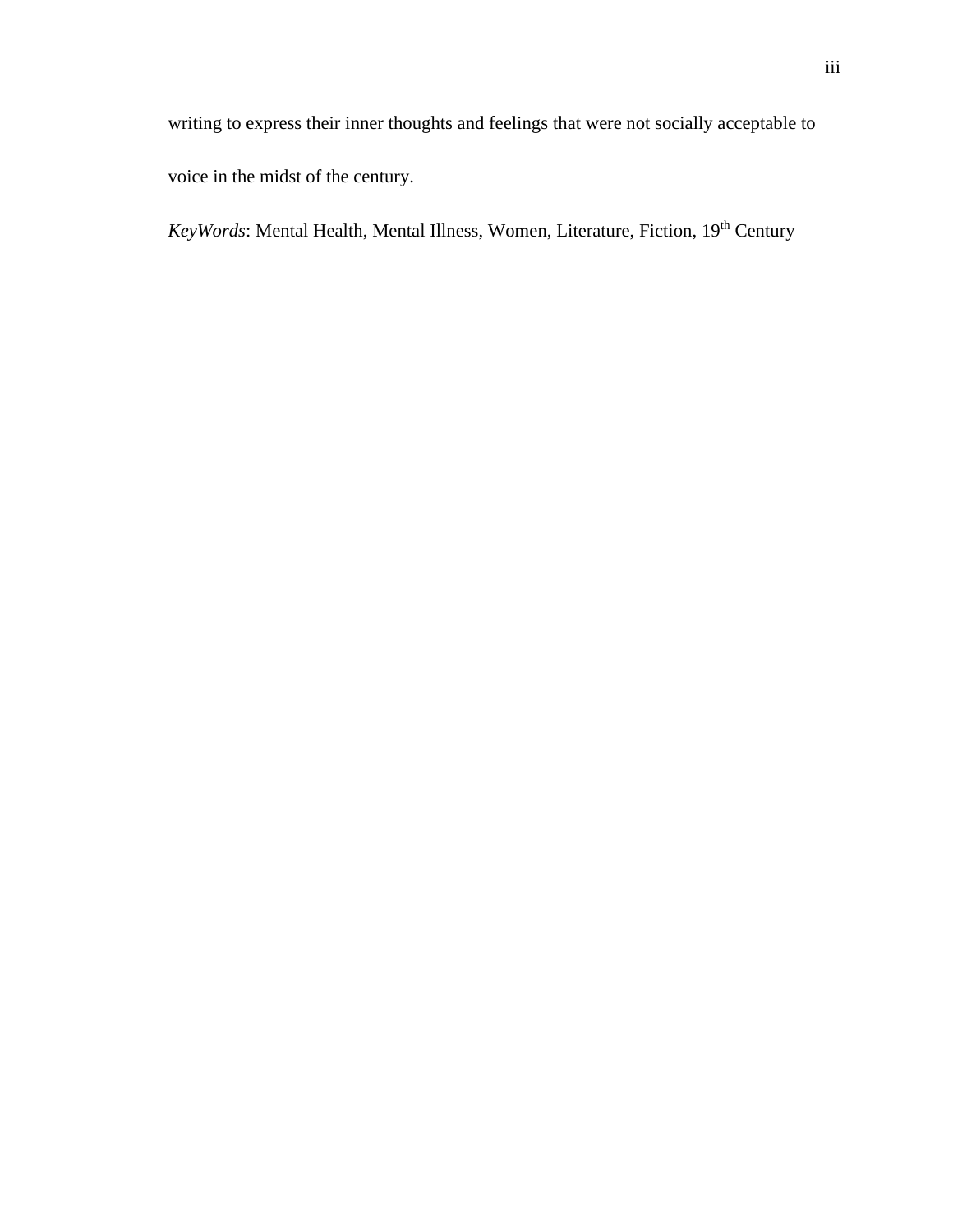### Acknowledgements

I would like to thank my faculty mentor Dr. Charlotte Rich for all of her support and guidance during this thesis process. I would also like to thank my friends and family who have supported me while writing and presenting my thesis.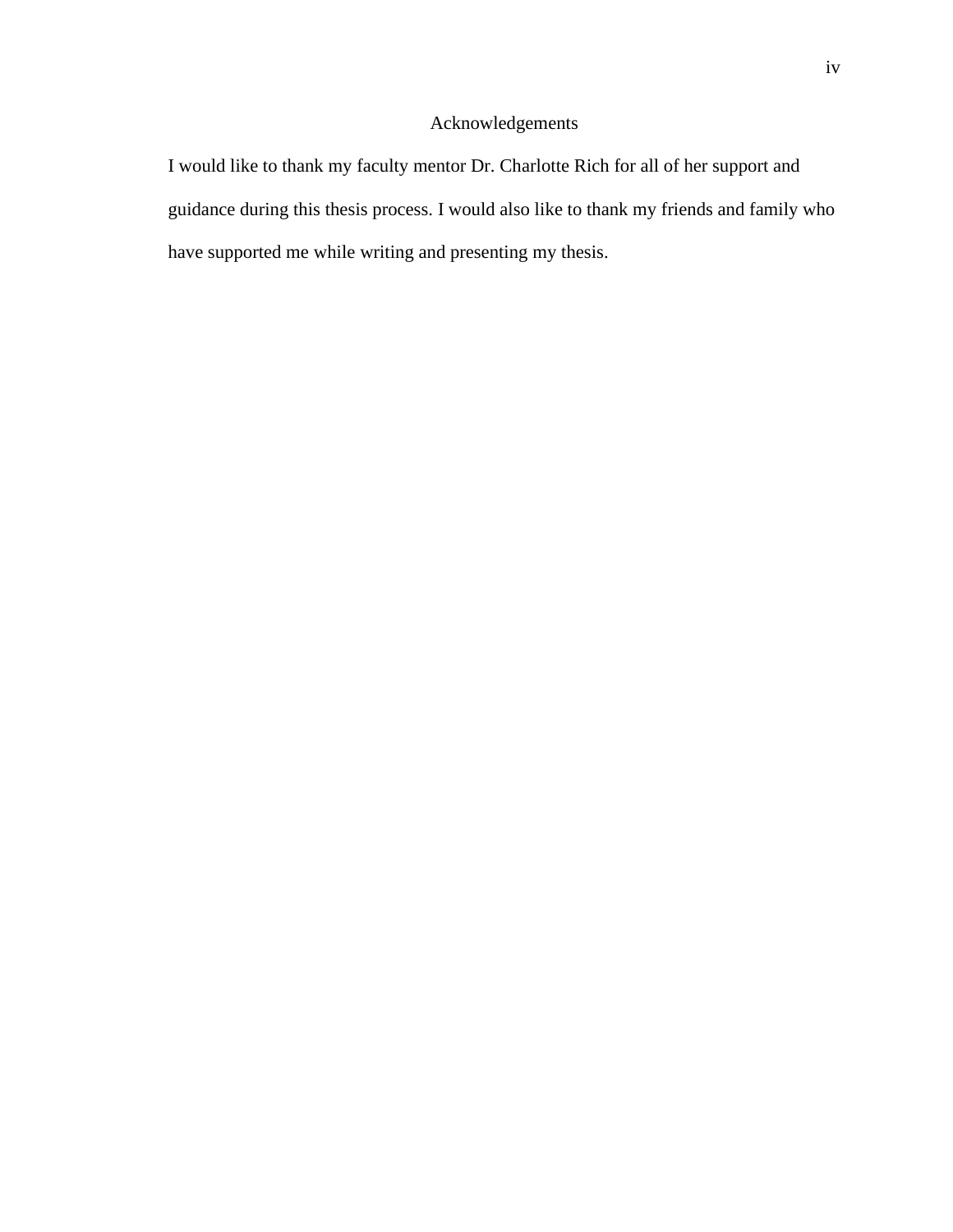Noting the treatment of hysteria in the 5th century BC, Greek physician Hippocrates offered treatment methods uniquely tailored to women: "However, when the disease is recognized, affected women are advised not only to partake in sexual activity, but also to cure themselves with acrid or fragrant fumigation of the face and genitals, to push the uterus back to its natural place inside the body" (Tasca 111). Mental health can be defined as our emotional, psychological, and social well-being. Just as a person's physical health needs to be checked on, their mental wellness needs to be evaluated as well. According to the World Health Organization, mental health is "fundamental to our collective and individual ability as humans to think, emote, interact with each other, earn a living and enjoy life. On this basis, the promotion, protection and restoration of mental health can be regarded as a vital concern of individuals, communities and societies throughout the world" (WHO). However, awareness surrounding mental health has only been taken seriously since the twentieth century. The National Association for Mental Health deemed May as Mental Health Awareness Month in the United States only in 1949. There have also been many Mental Health Reform Acts since then. Overall, the importance of mental health has is no longer overlooked in today's society.

When discussing mental health, it is important to expand upon mental illnesses. A mental illness, also known as a mental disorder, is a wide range of conditions that affect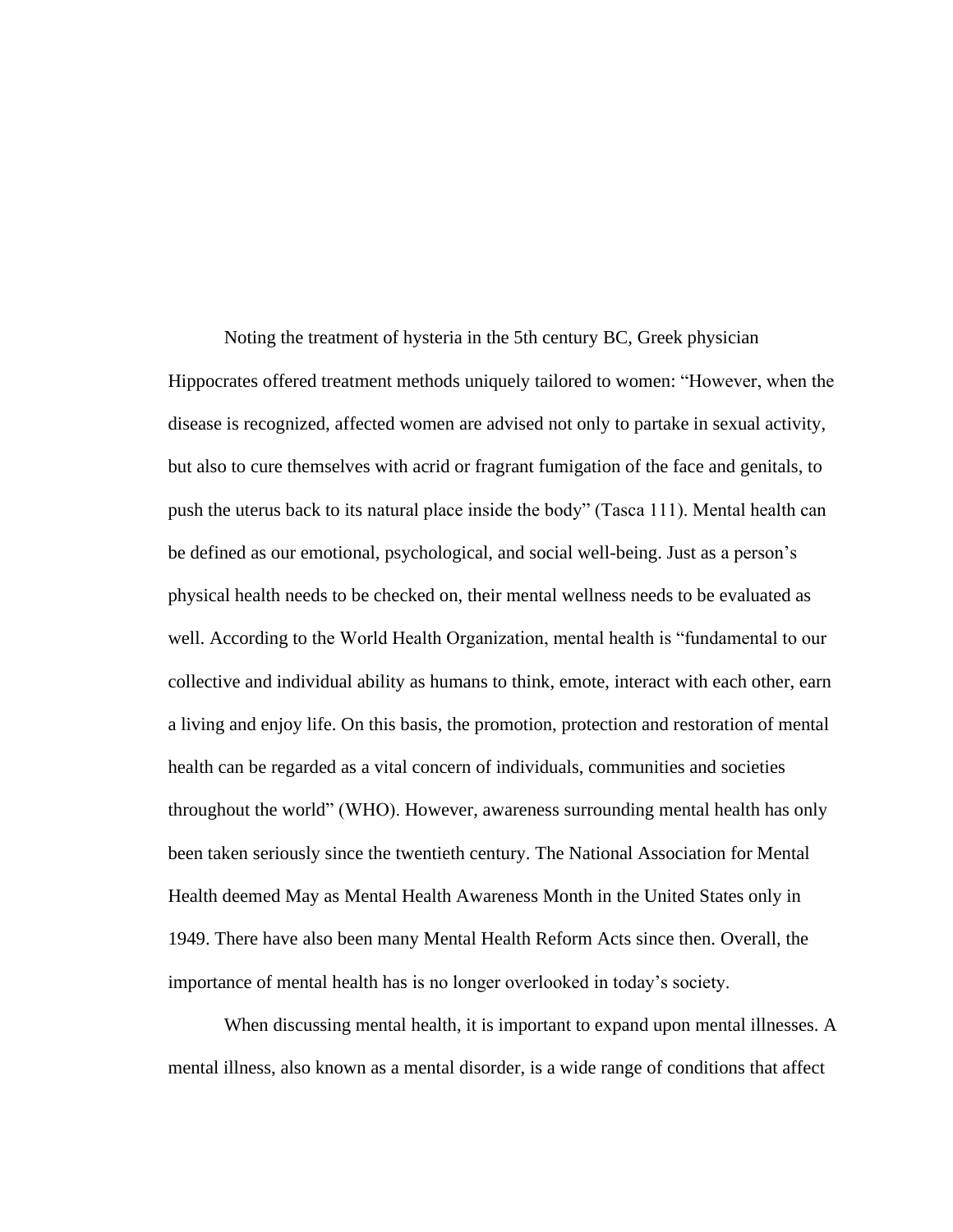mood, thinking, and behavior. Mental illnesses, like physical illnesses, are considered to be serious medical problems like heart disease or diabetes. Psychiatry.org states, "Nearly one in five (19 percent) U.S. adults experience some form of mental illness. One in 24 (4.1 percent) has a serious mental illness. One in 12 (8.5 percent) has a diagnosable substance use disorder" (Psychiatry.org ). Looking at a worldwide view, 970 million people had a mental or substance use disorder in 2017. This piece of data also does not account for undiagnosed mental illnesses and the recent increase of mental illnesses caused by the COVID-19 pandemic. Some known mental illnesses include anxiety disorders, depression, dissociative disorders, eating disorders, obsessive- compulsive disorders, personality disorders, posttraumatic stress disorders, and schizophrenia. Mental illnesses are on a spectrum; therefore, the level of severity can present differently in people, and some mental illnesses are "worse" than others. Inherited traits, environmental exposures before birth, and brain chemistry are all causes of mental illness. Mental illnesses have been recorded since the beginning of time, but it is important to note they would not have been classified or named as they are today.

The treatment for mental illnesses has not always been correct or appropriate according to today's standards of counseling and medication. Before the turn of the twentieth century, individuals with mental illnesses were not treated with the extensive care they would have received in recent times. Comparing the two sexes, which is relevant to this thesis, displays how the treatment for mentally ill men and women was often different. Women were treated a certain way just because they were women. Dating back to 1900 BC in Ancient Egypt, the first description of a mental disorder attributable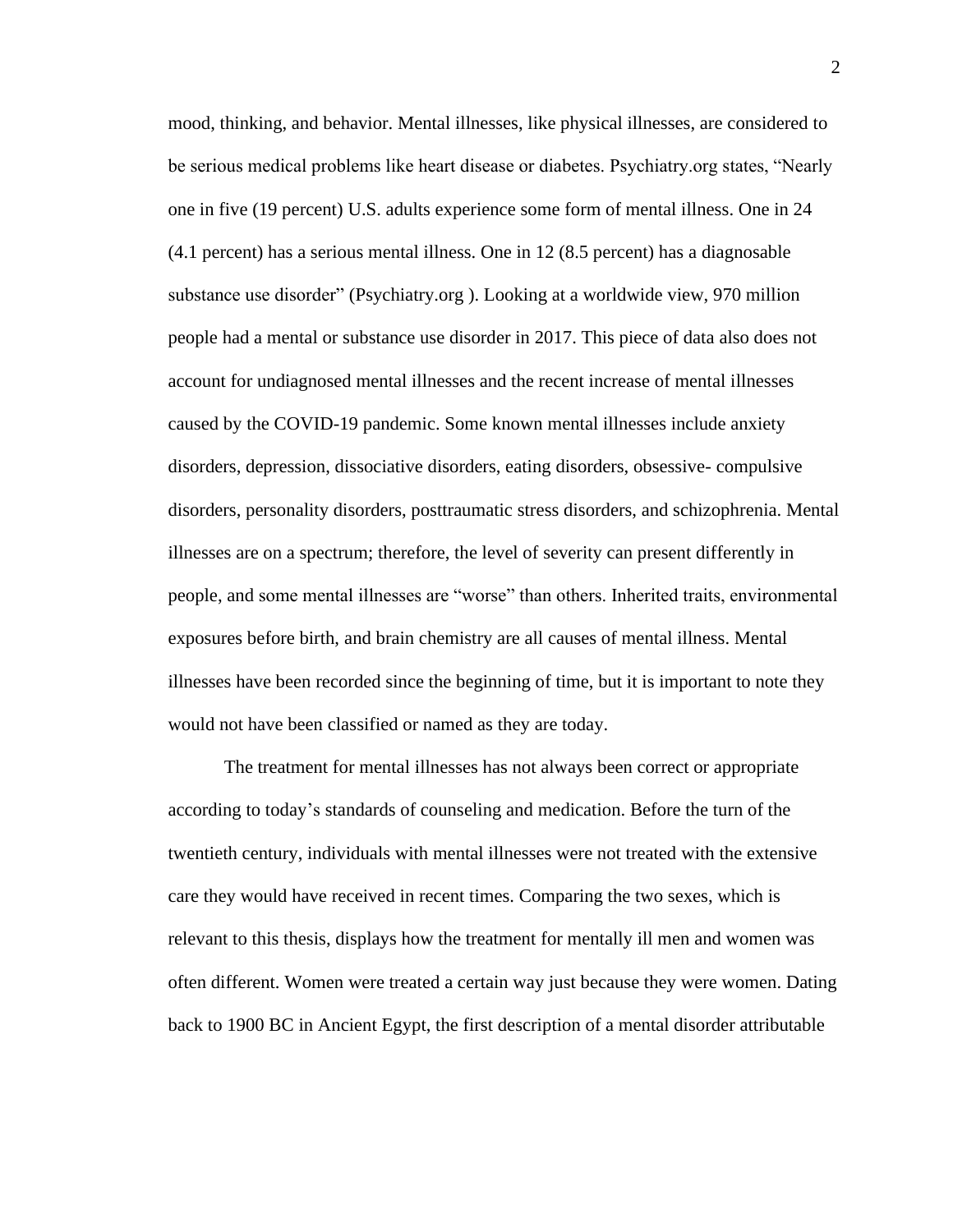to women is hysteria. Egyptians thought hysteria was caused by spontaneous uterus movement. They would:

find indications of the therapeutic measures to be taken depending on the position of the uterus, which must be forced to return to its natural position. If the uterus had moved upwards, this could be done by placing malodorous and acrid substances near the woman's mouth and nostrils, while scented ones were placed near her vagina; on the contrary, if the uterus had lowered, the document recommends placing the acrid substances near her vagina and the perfumed ones near her mouth and nostrils. (Tasca 110)

In Greek mythology, Melampus, a physician, thought women's madness came from a lack of sexual relations with a man and could only be prevented by participating in the Maenad experience (wine and orgies). Philosophers Plato, Aristotle, and Hippocrates all believed women were sad because they were not joined with a male. Hippocrates "asserts that a woman's body is physiologically cold and wet and hence prone to putrefaction of the humors (as opposed to the dry and warm male body). For this reason, the uterus is prone to get sick, especially if it is deprived of the benefits arising from sex and procreation, which, widening a woman's canals, promote the cleansing of the body" (qtd. in Tasca 111).

Thus, in ancient cultures, there is already a theme of blaming a woman's mental health issue on a physical part of her body, specifically a female organ. Roman physicians had similar thoughts on the causes and treatment for hysteria in the second century, but one physician revolutionized hysterical cures by saying women should be treated with hot baths, massages, and exercise. During the Middle Ages, when women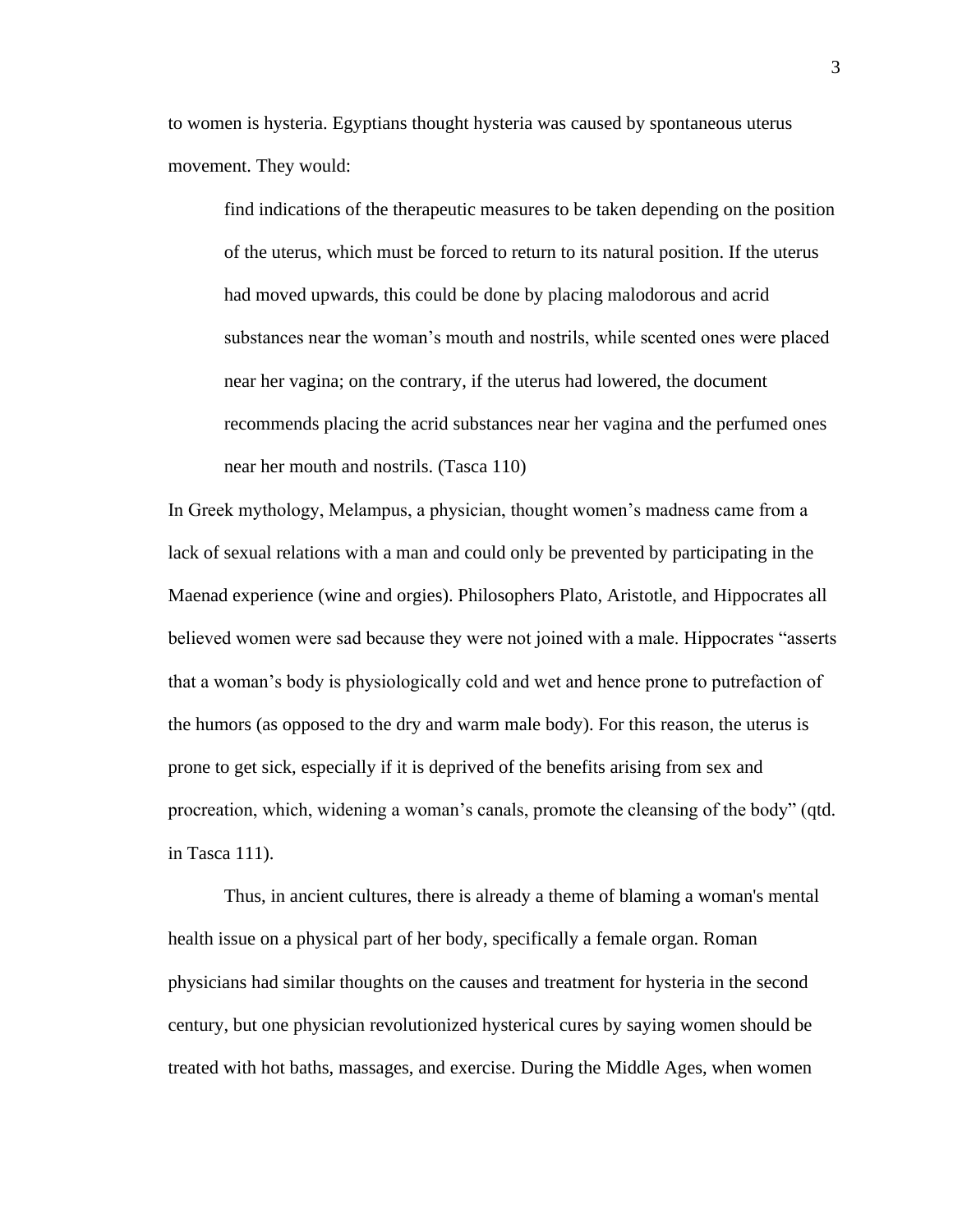were considered the inferior sex because of their physiological and anatomical differences from men; women were not even described as patients to be cured but rather the "cause" of a human disease, defined as unfulfilled sexual desire (Tasca 112). It was not until the 17th century that physicians related the cause of hysteria to the brain and nervous system, not the uterus. Physicians in the 18th century discovered that hysteria derives from hereditary degeneration of the nervous system and can affect both sexes.

Mental health treatment for women in the 19th century is a phenomenon reflected in real women during this time and in key works of literature written by women authors. Women were still being told false information, but they were following what they thought was the proper treatment. For example, during the Victorian Age (1837-1901), women would keep smelling salts in their handbags to smell whenever their emotions were high. They believed, as told by Hippocrates, that their womb would fall back into place because the womb disliked the scent of the salts. This motion would allow a woman to "recover her consciousness" (Tasca 114). However, there were still scientific breakthroughs concerning hysteria in women. French neuropsychiatrist Pierre Janet believed "the patient's own idea of pathology is translated into a physical disability"(Tasca 114). He noted the reason for hysteria is the subconscious. Sigmund Freud also made a revolutionary theory regarding the cause of hysteria. The article "Women and Hysteria in the History of Mental Health" states, "...until Freud it was believed that hysteria was the consequence of the lack of conception and motherhood. Freud reverses the paradigm: hysteria is a disorder caused by a lack of libidinal evolution (setting the stage of the Oedipal conflict) and the failure of conception is the result not the cause of the disease" (Tasca 115). Furthermore, mentally ill people in 19th century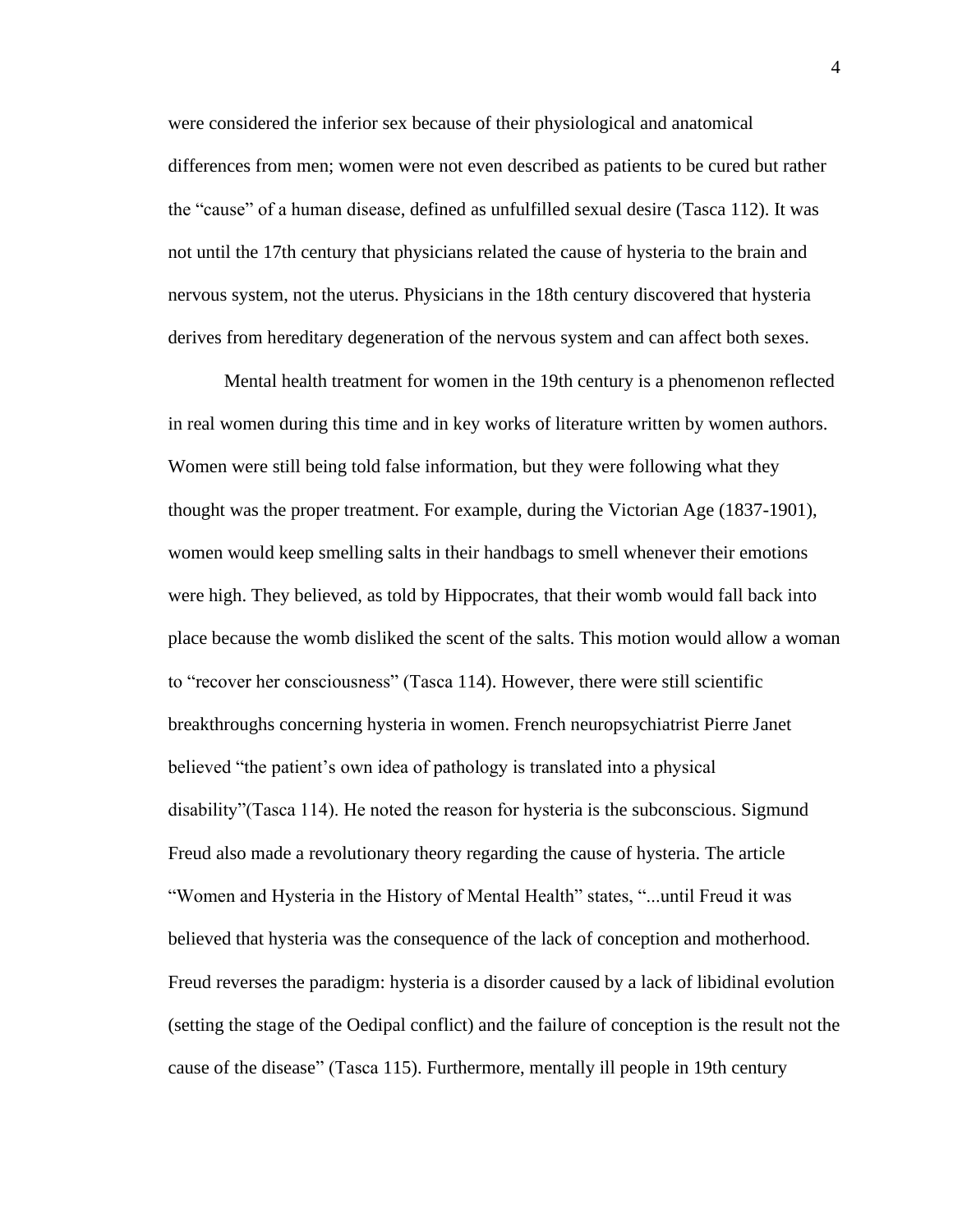Victorian Britain would have been deemed as "insane" and kept in an asylum. Paul Marchbanks explains the attitude towards the mentally ill in Victorian Britain: "The early Victorian period witnessed a marked increase in the public's willingness to deposit family members diagnosed with mental illness, cognitive disability, or drug addiction inside Britain's growing number of government- and charity-run asylums" (Marchbanks 55). Treatment for these patients could be cruel, isolating, and degrading, and many of the asylums were poorly maintained.

In the United States, an important figure in the world of mental health treatment during this time is Dr. S. Weir Mitchell. Dr. Mitchell began his career as a Civil War doctor, then later turned his treatment for soldiers to patients with nervous disorders. He invented the rest cure, which was having people stay in bed for six to eight weeks without any stimulation hoping it would calm their nerves. Typically, the treatment for men and women was not the same. Dale Bauer, who wrote the chapter "Invalid Women" in *The Bedford Cultural Editions of The Yellow Wallpaper* states, "While men might be told to seek physical exercise-fishing or hiking- to reenergize themselves, Mitchell's remedy for the female neurasthenic was rest, forced feeding, and seclusion, a treatment designed to infantilize the patient so that she acknowledged the paternal authority of the doctor" (Bauer 131). Today, the concept of hysterical neurosis cannot even be found in the Diagnostic and Statistical Manual of Mental Disorders: DSM-5. Symptoms of hysteria are under the category of dissociative disorders.

Women were seen as "nervous" or "hysteric" when really they were suffering mentally without proper treatment. This goes for real women in the 19th century and fictional women in works written during this time period, most notably *Jane Eyre*, "The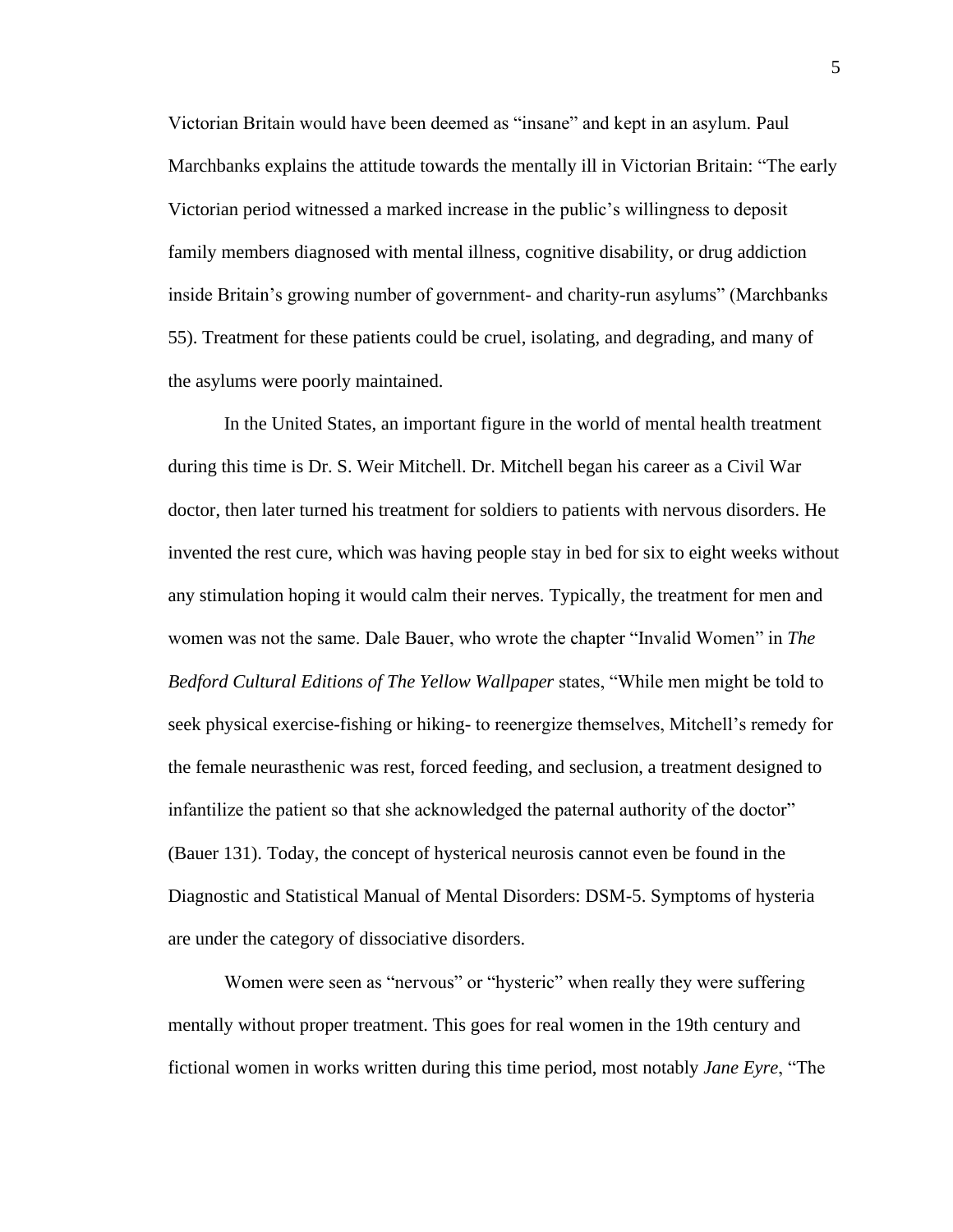Yellow Wallpaper", and *The Awakening*. *Jane Eyre*, written by Charlotte Brontë, was published in 1847. *Jane Eyre* follows the character of Jane Eyre through her journey to adulthood. The novel features a character named Bertha Mason who is implied to be "mad." "The Yellow Wallpaper," written by Charlotte Perkins Gilman, was published in 1892. This short story is about a woman going through the rest cure eventually leading to insanity. *The Awakening*, written by Kate Chopin, was published in 1899. Edna Pontellier, the main female character, struggles with her views that go against societal standards for women and mothers. Besides these female leads, Brontë, Gilman, and Chopin each had, in varying degrees, mental health issues of their own that correlated with their writing. The female characters in these works are not direct representations of their authors, but the authors used their writing to express themselves and their thoughts on the treatment of women. Together, these female characters face ineffective, or destructive, mental health treatments, or the lack of options altogether. In this way, Brontë, Gilman, and Chopin suggest that societal norms and patriarchal tendencies are factors when considering the treatment and diagnosis of women with mental illnesses.

The Brontë family is a notable example of how hard mental illnesses can affect a family on a group and personal level. Institutionalizing the mentally ill was quite common during the nineteenth century in England. The mentally ill, cognitively disabled, and drug-addicted individuals would often be taken away from their families and put in an asylum. However, Brontë's father chose to keep their brother Branwell at home to care for themselves. Branwell struggled with opiate addiction, alcoholism, and depression. He used opioids and alcohol to escape his mood swings, Branwell explains, "When I fall back on myself I suffer so much wretchedness that I cannot withstand my temptations to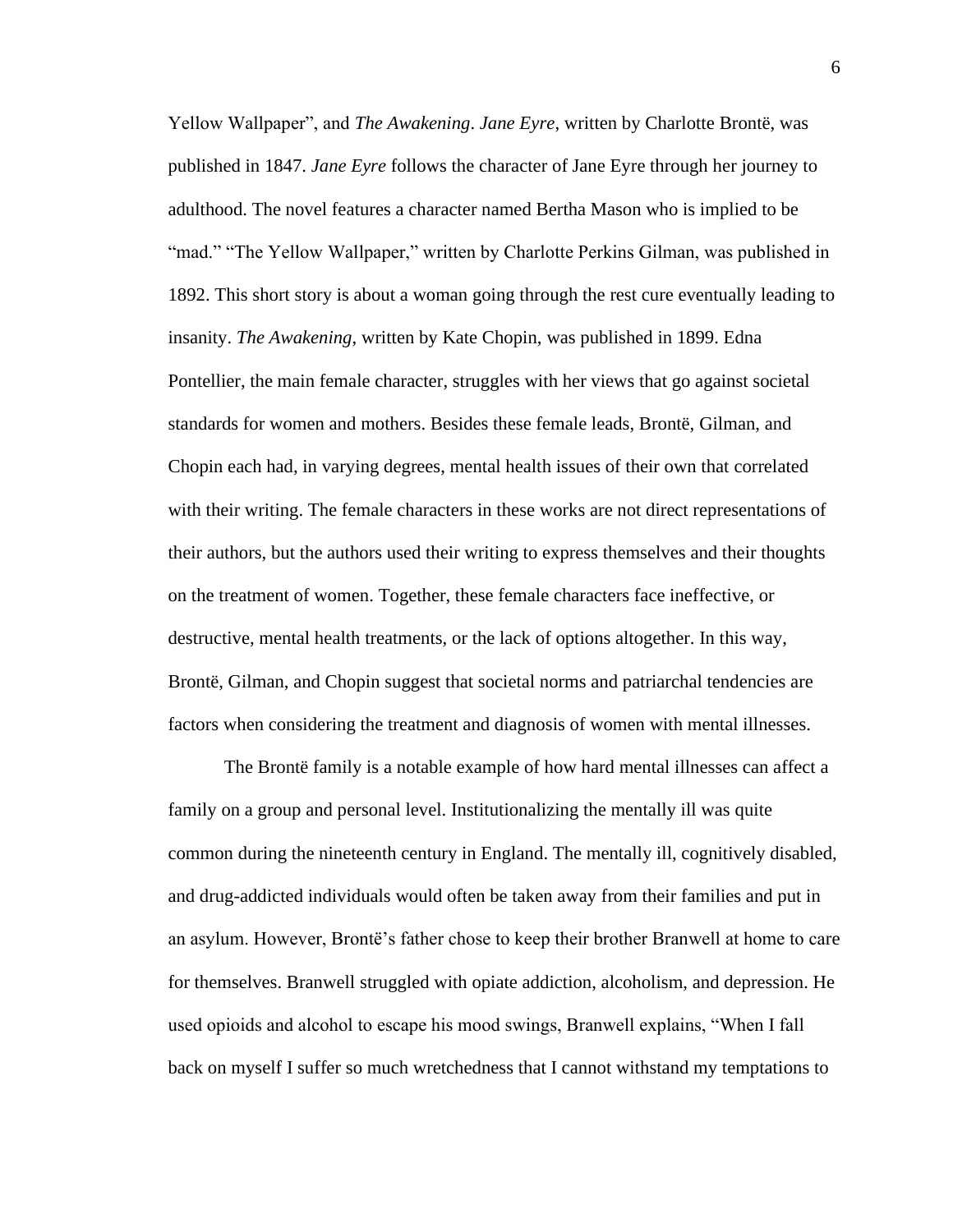get out of Myself" (qtd. in Todd and Dewhurst 214). Branwell's condition also took a toll on his family. The article "A Costly Morality: Dependency Care and Mental Difference in the Novels of the Brontë Sisters" states, "From this point until his death in 1848, the broken-hearted Branwell spent what money he could get on stimulants, borrowing on his family's credit when his own funds ran dry, and forcing his father and sisters to deal with his incessant "drinking bouts, unstable temper, and deteriorating health" (Marchbanks 59). The Brontë sisters assumed their brother would look after their family after their father's death, but the roles had to be reversed.

Using evidence from Charlotte Brontë's personal writing, scholars have conjectured that she displayed signs of depression as well. This evidence is present in letters Brontë wrote to her good friend, Ellen Nussey, when Brontë doubted her worthiness. In 1836 she writes, "I am in that state of horrid, gloomy uncertainty that at this moment I would submit to be old, grey-haired, to have passed all my youthful days of enjoyment, and to be settling on the verge of the grave, if I could thereby ensure the prospect of reconciliation to God, and redemption through his Son's merits" (qtd. in Todd and Dewhurst 209). Mrs. Gaskell, a family friend, along with Brontë herself, admitted she was depressed. Her causes of depression can be linked to loneliness, homesickness, and a guilty love for a man named M. Héger. Constantin Héger was Brontë's mentor and tutor. In addition, another cause of her depression can be linked to the changing of the weather. On December 18th, 1850, three years after Jane Eyre has been published, Brontë tells Ellen about her seasonal depression: "I can write to you now for I am away from home and relieved temporarily at least, by change of air and scene from the heavy burden of depression which I confess has for nearly three months been sinking me to the earth"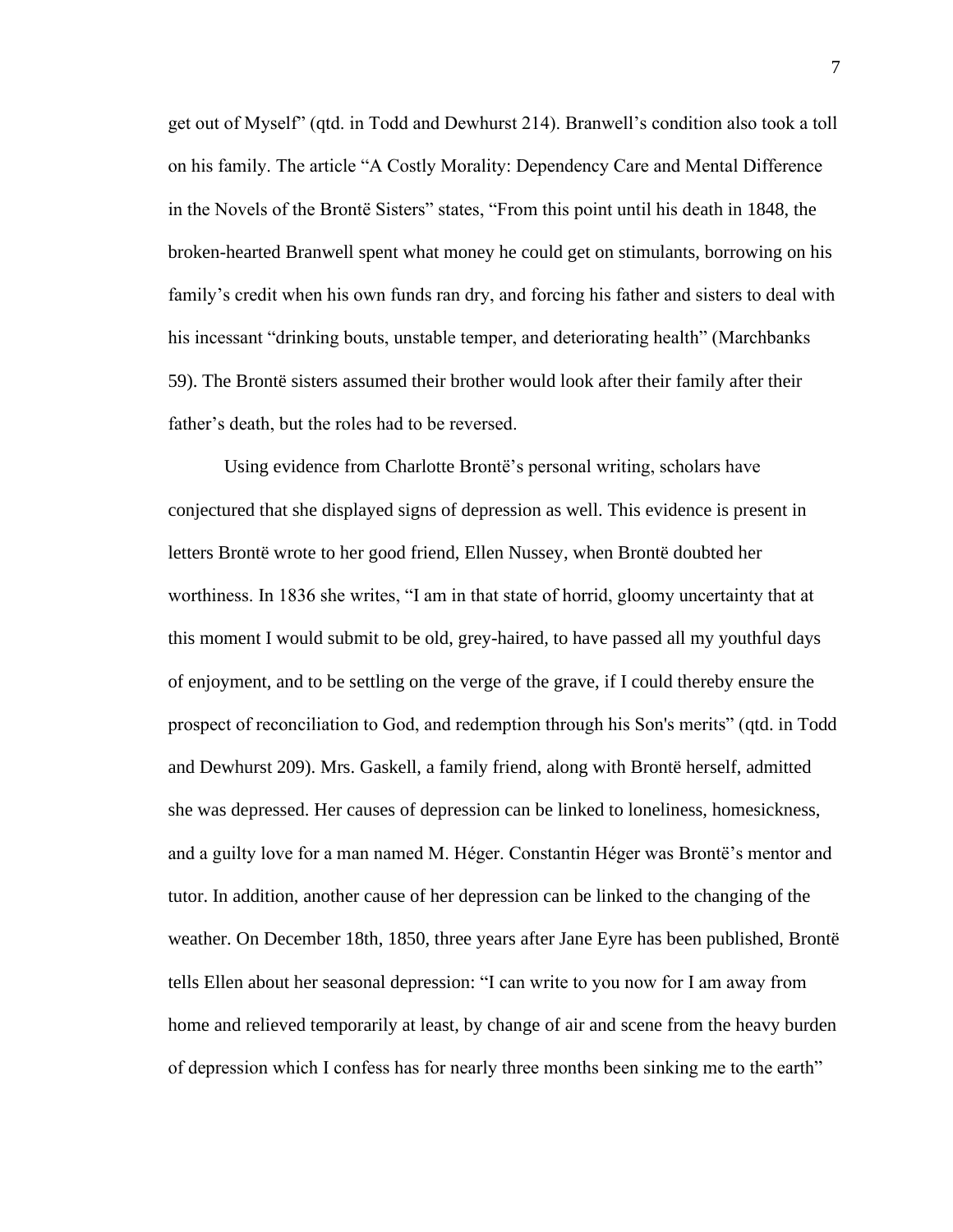(qtd. in Todd and Dewhurst 211). Her depression caused her to obtain physical symptoms of weakness, headaches, loss of appetite, and disturbed sleep patterns. Ellen came to visit in 1852 to lift Brontë's spirits, but she again fell into a depressive episode. She then died in 1855 at the age of 38. The authors of "The Periodic Depression of Charlotte Brontë" conclude that Brontë's recurrent depression impeded her literary work and happiness in life. It is also important to note Brontë was also known for having states of anxiety as well as depression. She was treated for her anxiety by the mercury treatment, which caused a violent reaction (HealthyPlace.com). Mercury exposure was a popular treatment for melancholy, constipation, syphilis, influenza, parasites, and most diseases in the eighteenth and nineteenth centuries. However, the treatment had very harmful side effects, some being mood swings and nervousness.

Furthermore, Brontë's depression could have stemmed from her family history, for genetics can function as a factor in developing the disease. As mentioned earlier, her brother suffered from depression as well as her father, which is revealed in more of her letters. While Brontë was dealing with mental illness herself, she was also trying to take care of her weak and depressed father. Mrs. Gaskell writes of his depression, "Before her friend E------ took her departure, Mr. Brontë caught cold and continued for some weeks much out of health, with an attack of bronchitis. His spirits, too, became much depressed; and all his daughter's efforts were directed towards cheering him. (qtd. in Todd and Dewhurst 213). Her sister Anne Brontë was also described as pessimistic and to have "a touch of melancholy from birth" (Todd and Dewhurst 214). For years, Brontë was surrounded by people with clinical depression and eventually developed the mental illness herself, all without a record of her being properly treated for it.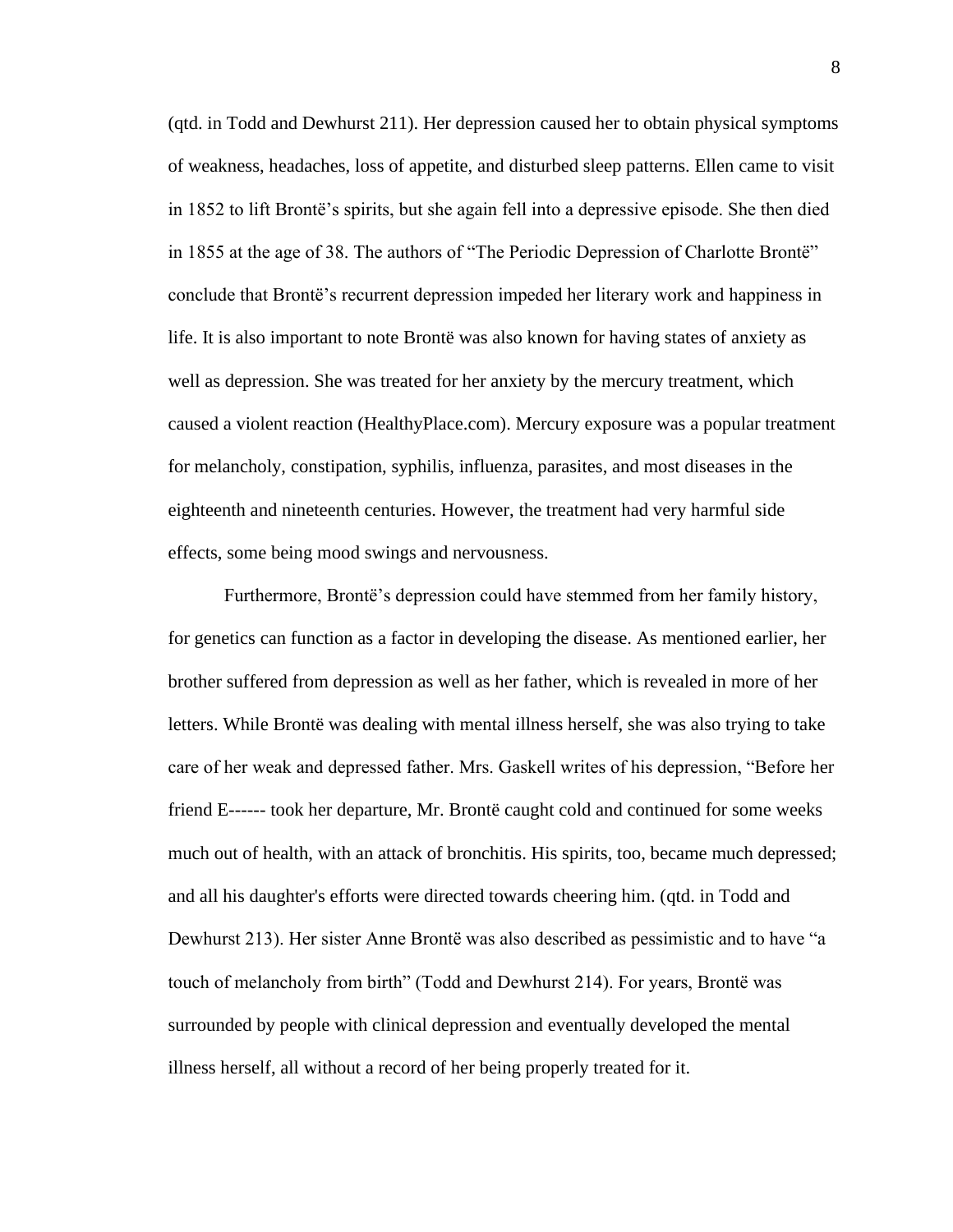Brontë's famous novel *Jane Eyre* highlights a female character who is perceived to have a mental illness and is treated disrespectfully because of it. Jane Eyre, the female protagonist of the story, falls in love with her master Edward Rochester. Rochester is the master of Thornfield Hall, where Jane is employed as a governess to Rochester's ward. Throughout Jane's time staying in Thornfield, she starts to become suspicious of strange noises she hears, like a demonic laugh. Then, the night before Jane and Rochester's wedding, a woman appears in Jane's room wearing her veil and proceeds to rip it inro two pieces and trample it. When Rochester asks Jane to describe the woman, Jane replies, "Fearful and ghastly to me—oh, sir, I never saw a face like it! It was a discoloured face it was a savage face. I wish I could forget the roll of the red eyes and the fearful blackened inflation of the lineaments!" (Brontë 250). She also tells him the woman reminded her of a German vampire. This "monster-like" woman is soon revealed to be Bertha Mason, Rochester's Creole wife. Bertha and Rochester were married due to financial reasons, not love. Rochester explains to Jane that Bertha suffers from congenital insanity and her mother is locked away in an insane asylum. Rochester described Bertha as slowly going mad, having violent outbreaks and unhealthy indulgences. Due to her behavior, Rochester expands on his plan of action:

Glad was I when I at last got her to Thornfield, and saw her safely lodged in that third-storey room, of whose secret inner cabinet she has now for ten years made a wild beast's den—a goblin's cell…The lunatic is both cunning and malignant; she has never failed to take advantage of her guardian's temporary lapses; once to secrete the knife with which she stabbed her brother, and twice to possess herself of the key of her cell, and issue therefrom in the night-time. On the first of these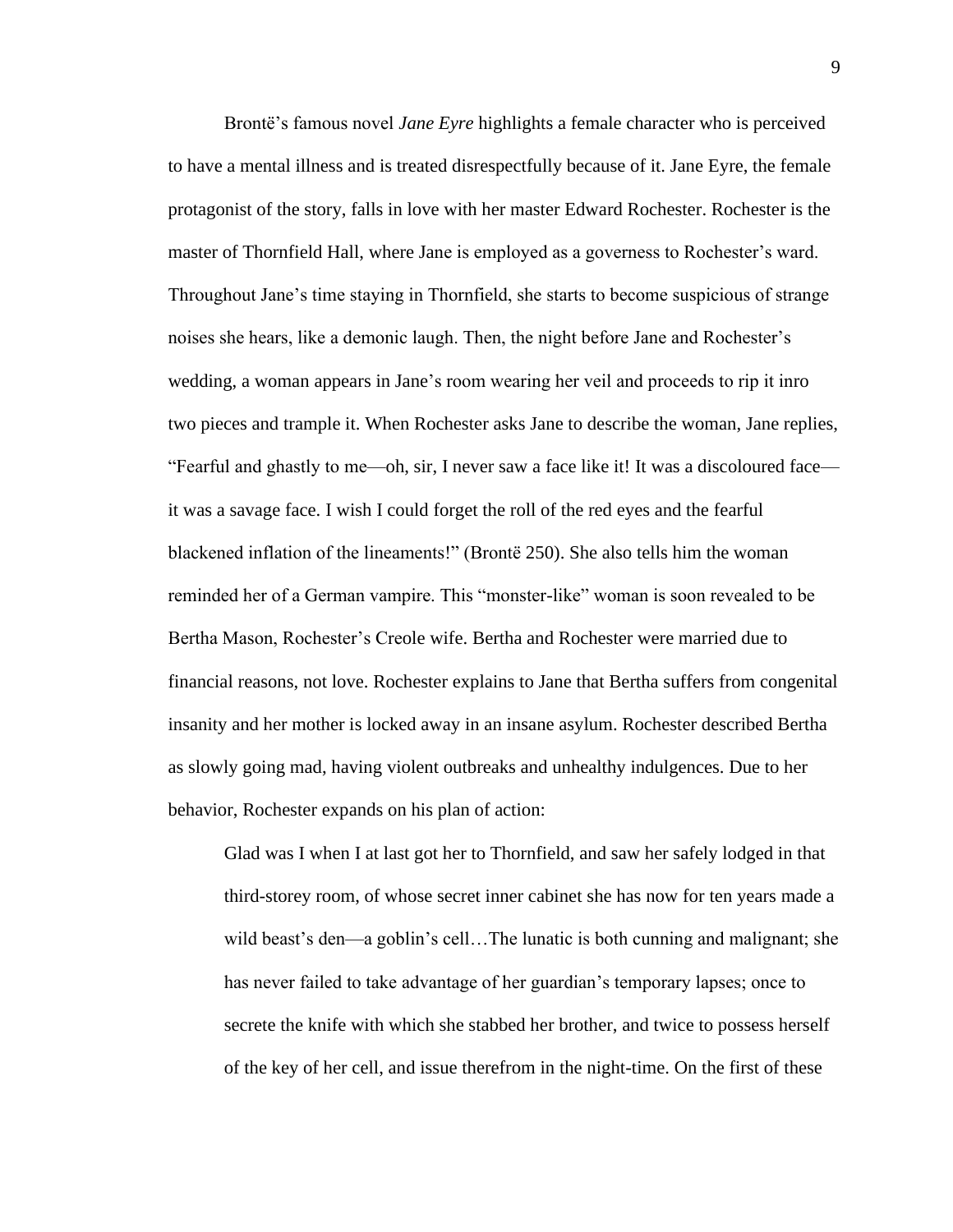occasions, she perpetrated the attempt to burn me in my bed; on the second, she paid that ghastly visit to you. I thank Providence, who watched over you, that she then spent her fury on your wedding apparel, which perhaps brought back vague reminiscences of her own bridal days: but on what might have happened, I cannot endure to reflect. (Brontë 273)

When Jane first sees Bertha trapped in her room, she describes her as a beast on all fours growling like a wild animal (Brontë 258). Bertha meets her demise when she burns Thornfield Hall down by lighting Jane's bed on fire and committing suicide by jumping off a high wall. It is important to keep in mind the audience only hears Jane and Rochester's insight into Bertha's mind, for Jane narrates the story and Bertha has no spoken dialogue.

It can be implied that Brontë used real-life experiences as inspiration for her fictional writing. There are certain parallels between Brontë's life and Bertha's. For one, they both did not have a positive love experience with a man; Bertha was rejected by her husband, and Brontë fell in love with a married man. They also felt a feeling of entrapment, both physically and mentally. Bertha was locked in her room for a decade at Thornfield, and Brontë stayed at her father's house in Yorkshire. The connection between Brontë's writing and herself is agreed on by the authors of the respected study *The Madwoman in the Attic: The Woman Writer and the Nineteenth-Century Literary Imagination*. Sandra Gilbert and Susan Gubar defend that there are parts of Bertha that can be seen in Brontë:

[B]y projecting their rebellious impulses not into their heroines but into mad or monstrous women (who are suitably punished in the course of the novel or the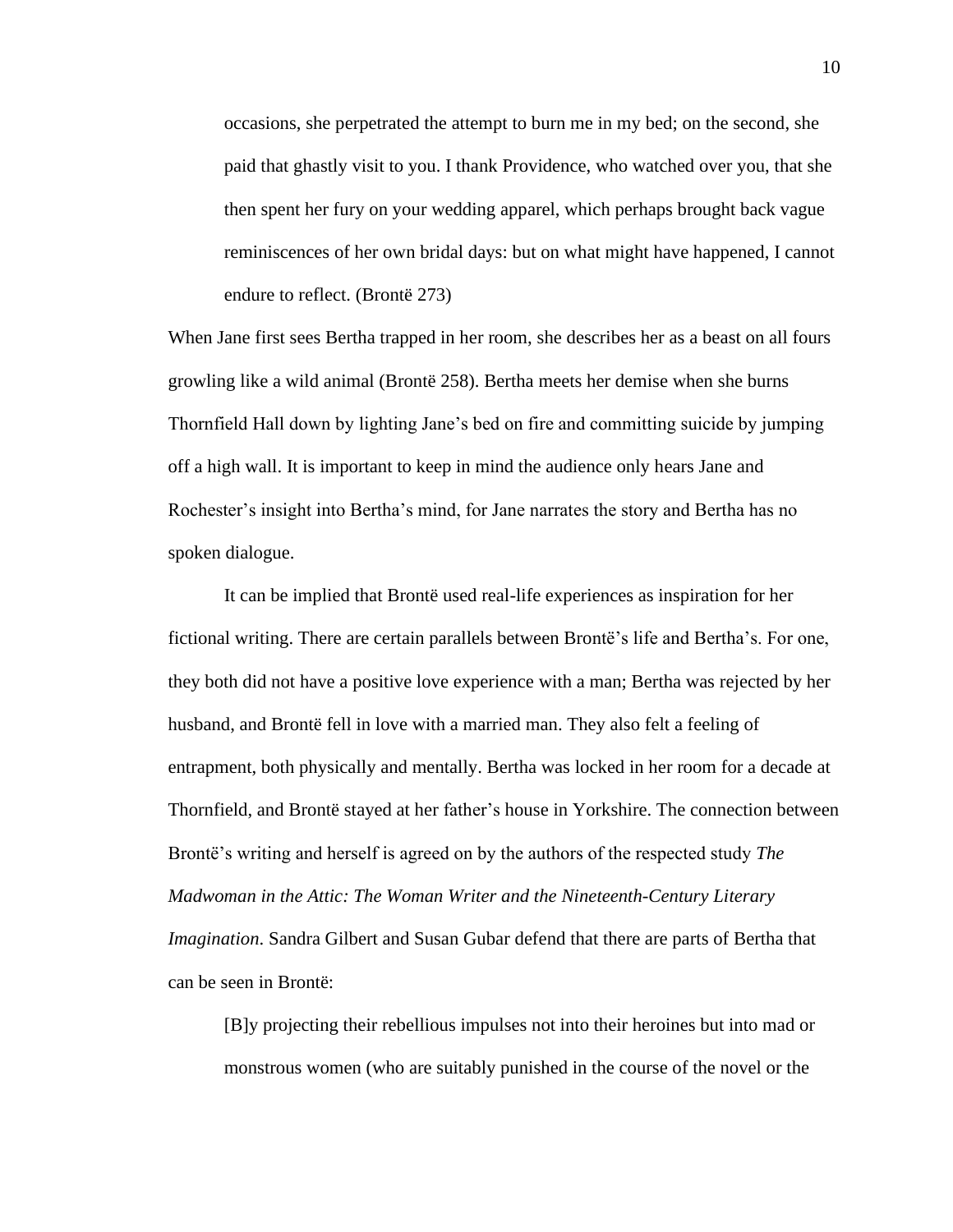poem) female authors dramatize their own self-division, their desire both to accept the strictures of patriarchal society and to reject them. What this means, however, is that the mad woman in literature by women is not merely, as she might be in male literature, an antagonist or foil to the heroine. Rather, she is in some sense the author's double, an image of her own anxiety and rage. (Gilbert and Gubar 78)

On the other hand, scholars have seen also parallels between Bertha and Branwell. Just like Rochester, Brontë had to take care of a mentally ill family member. They also both felt rage for this person but felt responsible to take care of them: "Like Rochester, Charlotte too oscillated dramatically between her commitment to caring for those in need and her constitutional impatience with others' (including her students') imperfections, between accusing a family member of a lovesick lack of control and manifesting depression herself in the wake of unrequited affection" (Marchbanks 63). Either way, there is a correlation between mental illness and Brontë's writing.

Brontë's real life, and the fictional life she created for the character of Bertha Mason in *Jane Eyre*, represents mental illness and the problematic treatment of mental illness in women in Bronte's era. Many theories have come forth about who or what Bertha's character symbolizes in the overall meaning of *Jane Eyre*. Anne Rüggemeier in "Female Mental Illness, Monstrosity, and Male Medical Discourses: Revisiting *Jane Eyre*" expands upon the idea of character foils in 19<sup>th</sup> century literature, specifically focusing on *Jane Eyre*. This article argues that Jane, the gentle protagonist, offers a mirror for the mad Bertha Mason- representing the angel vs. demon trope in  $19<sup>th</sup>$  century literature. Rüggemeier also interprets Bertha's character to be a foil for Brontë herself,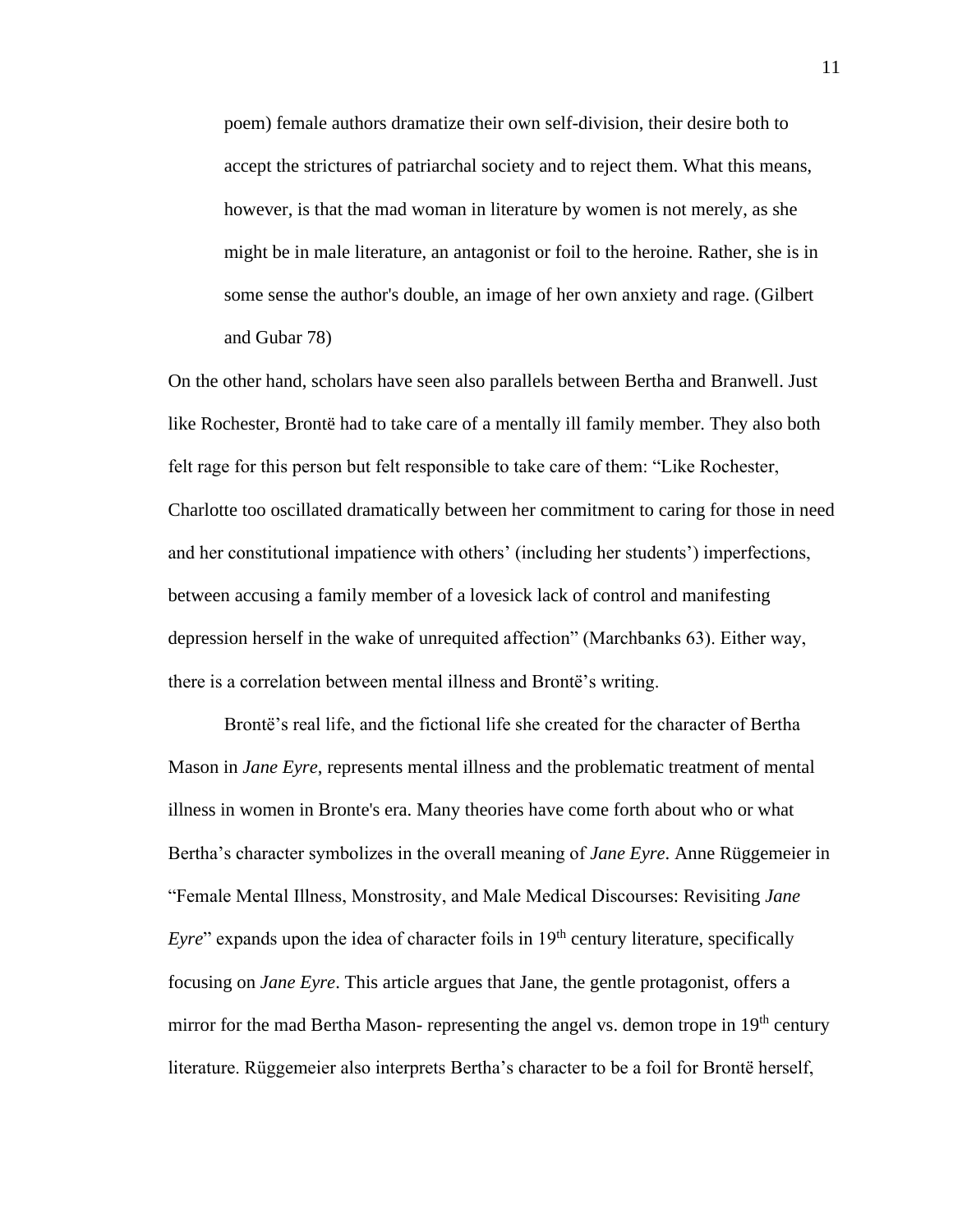because she was childless and a female author- two things that were looked down upon in society. She states:

Charlotte Brontë – a woman without children, a woman who wrote books, a woman who was constantly accused of 'unwomanliness' – uses Bertha and also Jane as examples in order to dissect and illuminate the patriarchal oppression that shaped Victorian female lives: an experience which allows her to pointedly articulate an awareness of how every woman that deviates from the angelic ideal becomes overdetermined as potentially monstrous. (Rüggemeier 75)

During the Victorian Era, male physicians thought studying and education could lead to insanity and mental problems. This wrong notion could have severely affected Brontë, for she was a female author at the time. This is also why she wrote *Jane Eyre* under the general neutral pseudonym Currer Bell. Again, the perception of female authors during this time was as follows: "Positioned in this context, the Victorian woman writer must have been perceived as always on the verge of insanity and thus potentially monstrous: not only was excessive writing and studying considered to foster an imbalance of the energies; moreover, writing was considered a male profession and women who wrote novels were suspicious." (Rüggemeier 76). The medical establishment during this era not only treated women's mental illnesses incorrectly, but also was also incorrect about what caused them ultimately leading to more stress in women's lives.

Looking generally at women living in the Victorian era, especially compared to men, they were expected to uphold a strong sense of morals and purity. Showing signs of having a mental illness automatically qualified a woman as a monster or immoral in Victorian culture. They were upheld to unreasonable standards, and if they did not follow

12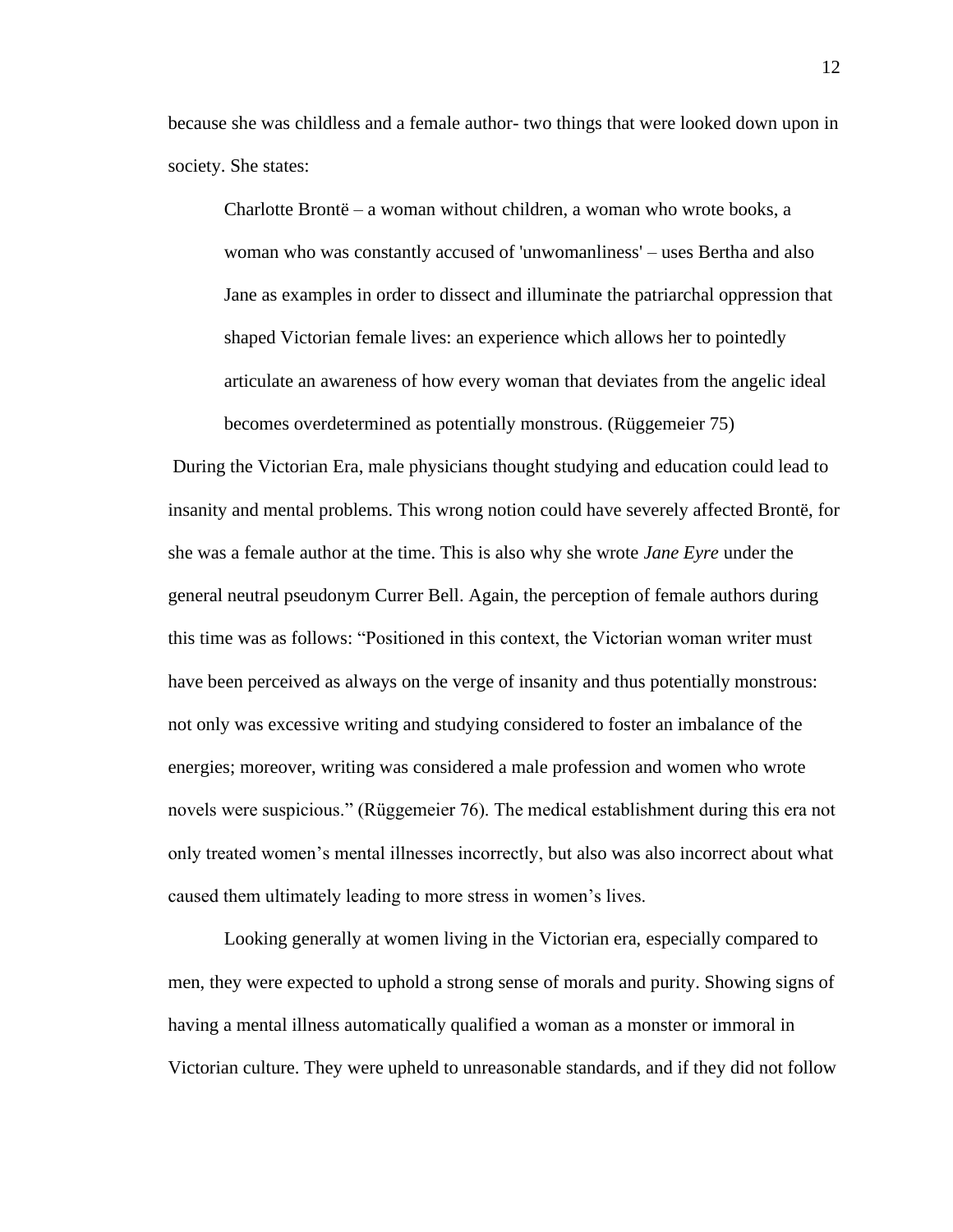these standards they were seen as mad. According to Henry Maudsley, an English physician, Bertha's symptoms (excessive drinking and lasciviousness) would fit the description of nymphomania (Rüggemeier 77) even though Bertha never states her relationship with her sexuality. When Rochester first meets Bertha he describes to Jane, "She flattered me, and lavishly displayed for my pleasure her charms and accomplishments" (Brontë 269). Rochester is referring to Bertha's seductive traits and sexual prowess. Doctors at this time genuinely believed every woman naturally had the possibility of developing a mental illness that could lead them to go mad or insane. Anne Rüggemeier states, "In addition, contemporary medical discourses suggested that monstrosity in the form of monstrous madness lies asleep in every woman and is always in danger of breaking out if one does not carefully guard one's behaviour, conduct or, as Victorian physicians would add, the necessary balance of energy" (Rüggemeier 75). There were also distinct perspectives on men's mental health versus women's. As explained in the book *The Female Malady: Women, Madness and English Culture (1830- 1980)*, men and women were both seen as susceptible to having a mental illness, but because of a woman's female organs and "weakness" they were believed to be more likely to become insane. It was also theorized that women would experience mental illnesses in feminine ways and be affected by them differently in the conduct of their lives (Showalter 7).

Along with Brontë, Charlotte Perkins Gilman, an American novelist in the nineteenth century, also exhibited signs of mental illness. She suffered from depression starting as a young woman and continued to suffer for most of her life. In 1882, Gilman met Walter Stetson, who would later become her first husband. This is when she suffered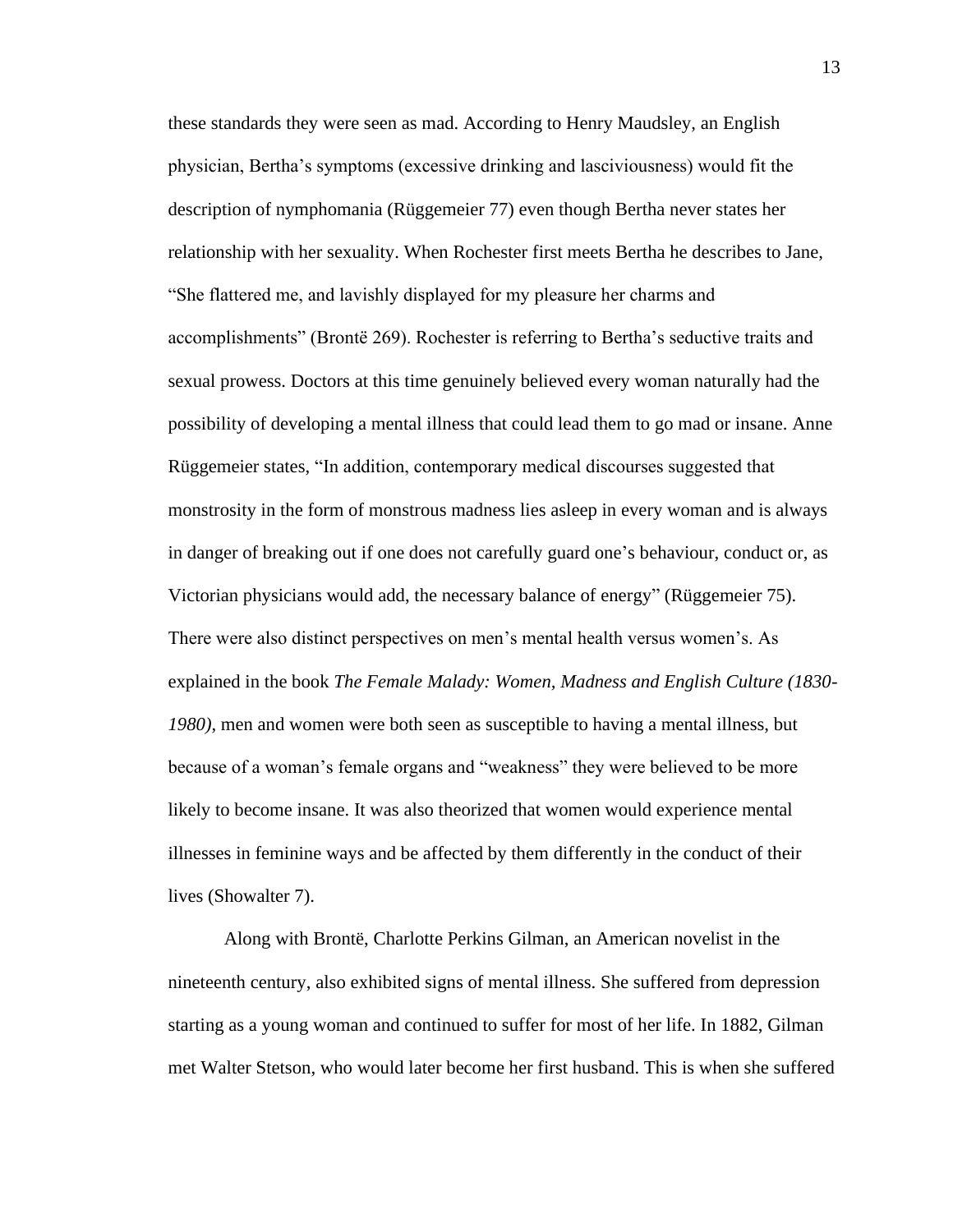her first bout of depression. In 1885 she gave birth to her only child, Katharine. The birth of her child is significant because it is likely Gilman developed "puerperal mania," which would now be called postpartum, or peripartum depression (Bauer 130). Dale Bauer explains, "Puerperal mania was considered to be a physical and mental reaction to the traumas of childbirth, manifesting itself in symptoms such as obscene language, psychotic breaks with reality, and resistance to the needs of the baby" (Bauer 131). Due to her worsening mental state, Gilman was treated by Dr. S. Weir Mitchell in 1886 for neurasthenia. Neurasthenia was classified as nervous exhaustion. After entering Mitchell's sanitarium in 1887, she was deemed "cured," but she continued to suffer from chronic depression, despite many years of productive writing. In 1932 she was diagnosed with inoperable breast cancer and died three years later after committing suicide by taking an overdose of chloroform.

The improper treatment of women's mental health in the era of Gilman's writing of "The Yellow Wallpaper" was primarily due to Dr. Mitchell's philosophy on women and the rest cure. Dr. Mitchell was a prominent figure in medicine in nineteenth century America. Mitchell believed that Americans were developing neurasthenia because they "devoted too little time to leisure activities and that incessant work was ruining the mental health of the country's citizens" (Bauer 133). Like most physicians during this time, Mitchell had a differing opinion on how women's mental health should be treated compared to men's. In his book W*ear and Tear, or Hints for the Overworked* he states:

It were better not to educate girls at all between the ages of fourteen and eighteen, unless it can be done with careful reference to their bodily health. To-day, the American woman is, to speak plainly, too often physically unfit for her duties as a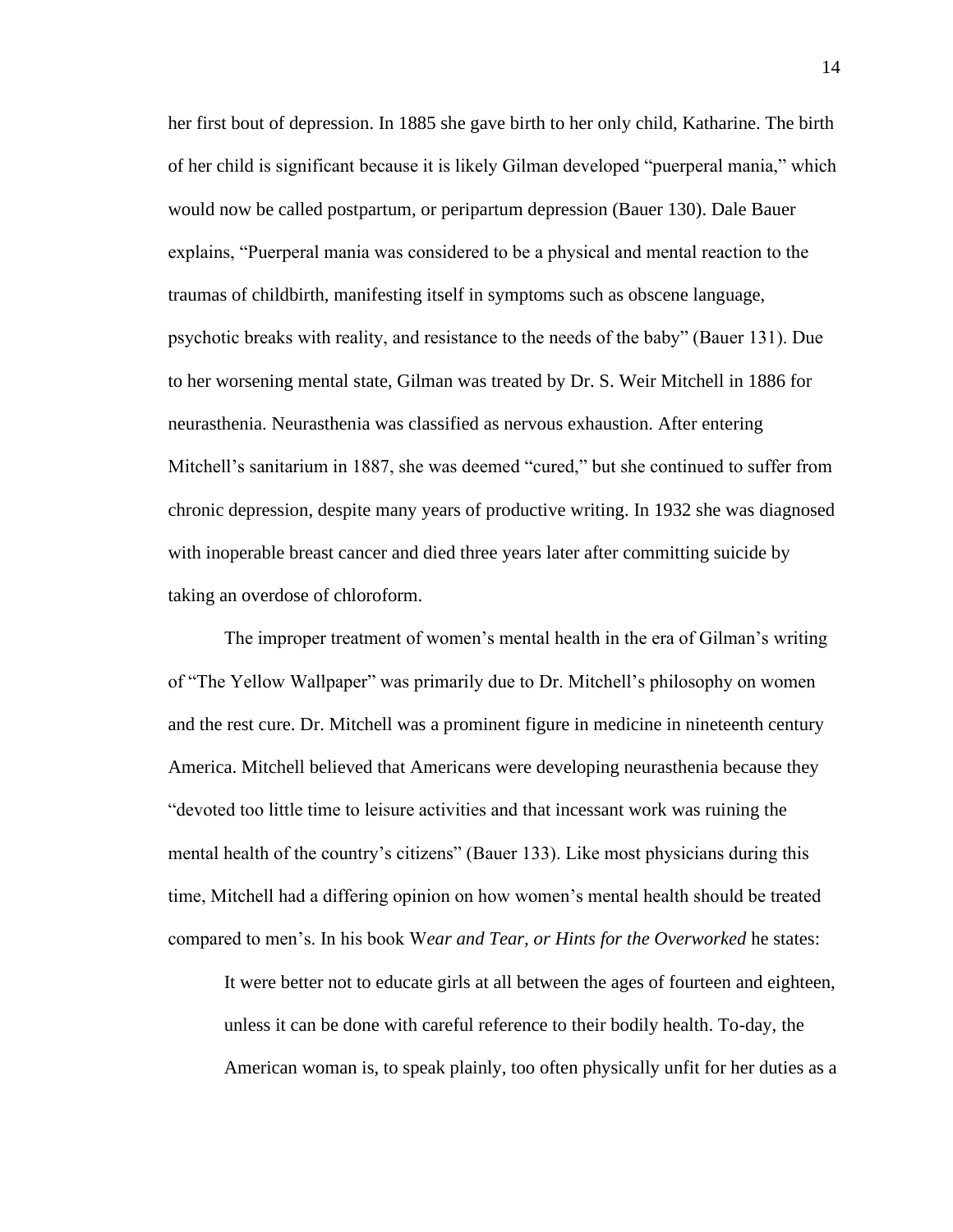woman, and is perhaps of all civilized females the least qualified to undertake those weighter tasks which tax so heavily the nervous system of a man. (qtd. In Bauer 141)

This misogynistic notion caused him to develop the rest cure. The idea for the rest cure first came to him when Dr. Mitchell was treating Civil War soldiers who were tired from marching. It is important to note up until this point Dr. Mitchell had no previous experience with women's diseases. He saw a female patient who was extremely tired after having children and doing tasks that were "far beyond her strength" (Bauer 146). She claimed to be tired but also needed exercise in order to properly digest her food. To combine rest and exercise, Dr. Mitchell sentenced her to bed rest with some hand massaging. He then thought of electric passive exercise, which is "the application of electricity to the parts of the body to offset the effects of prolonged confinement or immobility" (Bauer 148). Then, he told her to seclude herself and shut out friends, relatives, books, and letters. After ten days, Dr. Mitchell saw results. He claimed that she gained forty pounds and was in perfect health again within two months of the treatment. The rest cure gained some criticism from European physicians, but Mitchell "made no reply to his critics" (Bauer 150). Mitchell closes his journal "The Evolution of the Rest Treatment" by justifying his work: "It is one of the most scientific of the remedial methods" (Bauer 150).

Using Gilman's personal account, it can be inferred that she was not cured by Dr. Mitchell's rest cure. Mitchell decided to treat Gilman after she wrote him a long letter of her symptoms. She writes in her autobiography, "I was so weak that the knife and fork sank from my hands—too tired to eat. I could not read nor write nor paint nor sew nor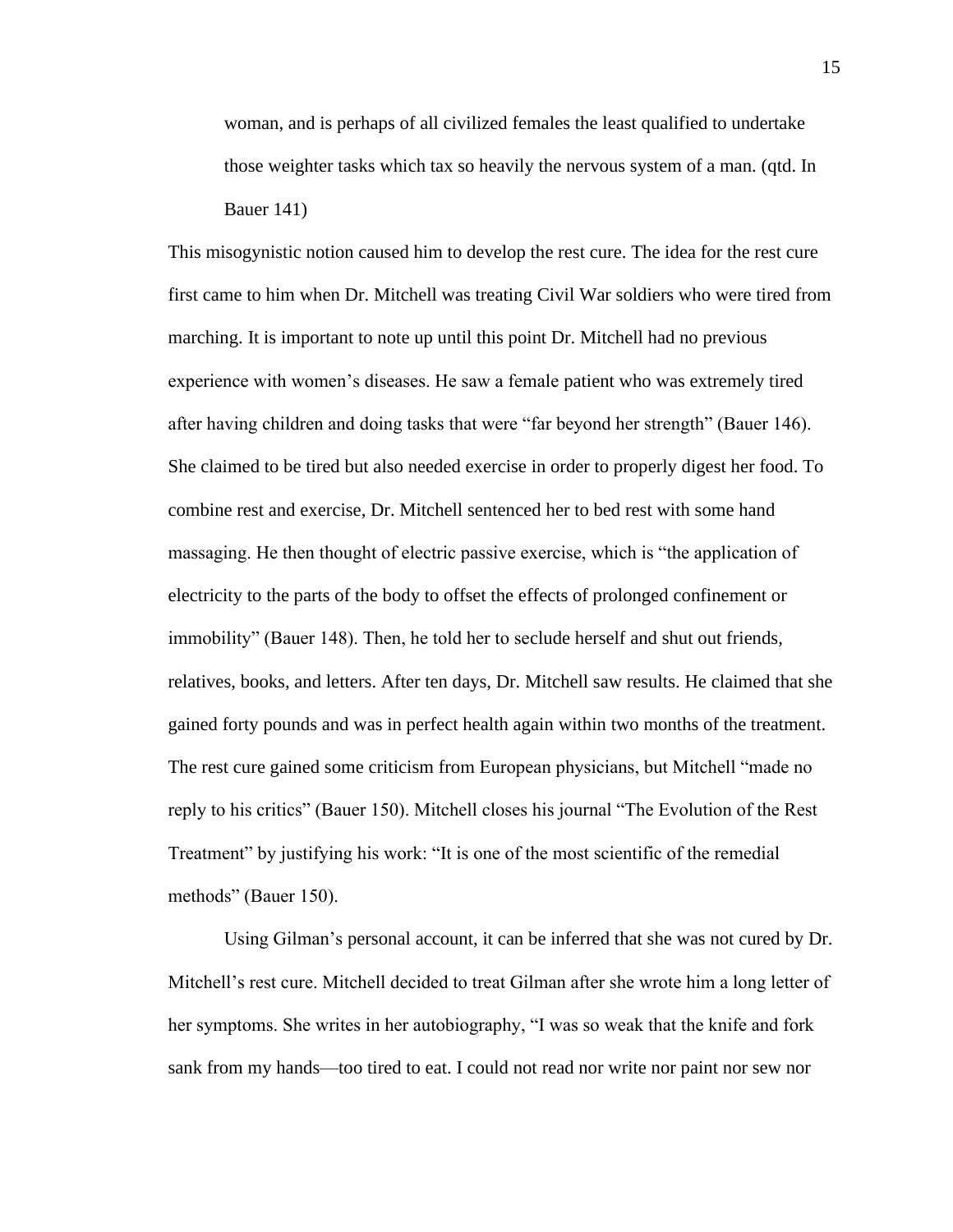talk nor listen to talking, nor anything. . . . To the spirit it was as if one were an armless, legless, eyeless, voiceless cripple" (Thrailkill 543). Like his other patients, she was subjected to isolation, complete physical rest, a rich diet of creamy foods, massage, electrical stimulation of disused muscles, and complete submission to the authority of the attending physician. (Thrailkill 536). The rest cure caused Gilman to dive deeper into madness, for she was not able to express herself mentally, physically, and artistically. This notion is confirmed in her 1913 essay "Why I Wrote The Yellow Wallpaper" published in the magazine *The Forerunner*. In her justification, she states that she was suffering from mental illness and sought to find treatment from Dr. Mitchell. He commanded her to go through the rest cure "never to touch pen, brush, or pencil again", and after three months she was "near the borderline of utter mental ruin" (Gilman). Purposefully, Gilman writes "The Yellow Wallpaper" as a diary written by the female narrator. As Peter Schneck observes, "The personal journal format not only invites Gilman's readers to identify with the narrator, but also allows them to invest this affective identification in interpreting the narrator's voice as Gilman's own" (Schneck 333). Also, "the diary is specifically introduced as an act of resistance against the restrictions of the "rest cure" (Schneck 334).

Along with Brontë, Gilman's writing in the short story "The Yellow Wallpaper" reflects events in her own life. "The Yellow Wallpaper" is narrated in first-person by an unnamed woman. She opens the story by explaining to the readers how she feels ill, but her husband John, who is also a physician, thinks she just has temporary nervous depression. More generally, he refers to her condition as "a slight hysterical tendency," (Gilman 42) which is what most women's illnesses ranging from pain to anxiety or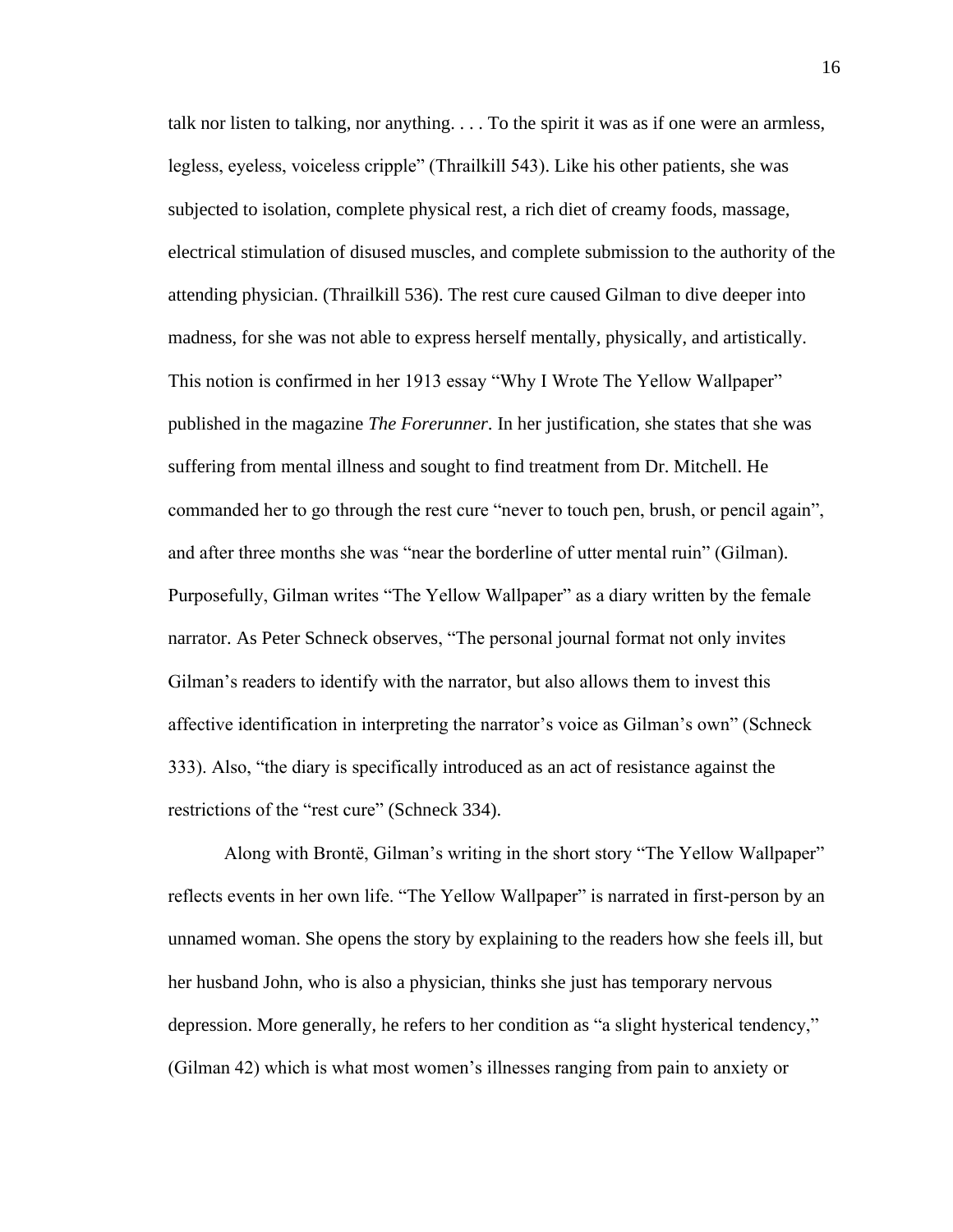fatigue to depression were classified as. For treatment, the woman is forbidden to work and takes phosphates/phosphites ("Any salt or ester of phosphoric acid, used during the nineteenth century to cure exhaustion of the nerve centers, neuralgia, mania, melancholia, and often sexual exhaustion" (Bauer 42)). The narrator believes she will get better with doing work, but she knows her place as a woman who should listen to her husband. She states, "Personally, I disagree with their ideas. Personally, I believe that congenial work, with excitement and change, would do me good. But what is one to do?" (Gilman 42). The narrator is self-aware that her opinion is considered useless compared to the males' opinions in her life. They are the ones who get to make all the decisions for her.

John and she are staying at a colonial mansion for the summer; specifically in the nursery, with what the narrator describes as having hideous yellow wallpaper. The nursery has significance as the setting of this story because the female narrator is treated like a child throughout the story. It is especially ironic because the narrator has just had a baby, but the baby is being nursed by someone other than her. She is stuck in this place for infants without actually taking care of one. Gilman is subtly hinting at the treatment of women during this time who possessed the qualities of having a mental illness.

The narrator describes in detail the yellow wallpaper: "The color is repellant, almost revolting; a smouldering unclean yellow, strangely faded by the slow-turning sunlight" (Gilman 43). The narrator is absolutely fascinated by the wallpaper and mentions the pattern looks like two eyes that are staring at her. She also notices a female figure that seems to be hiding behind the wallpaper. Gilman then alludes to Dr. Mitchell in the story, saying, "John says if I don't pick up faster he shall send me to Weir Mitchell in the fall. But I don't want to go there at all. I had a friend who was in his hands once,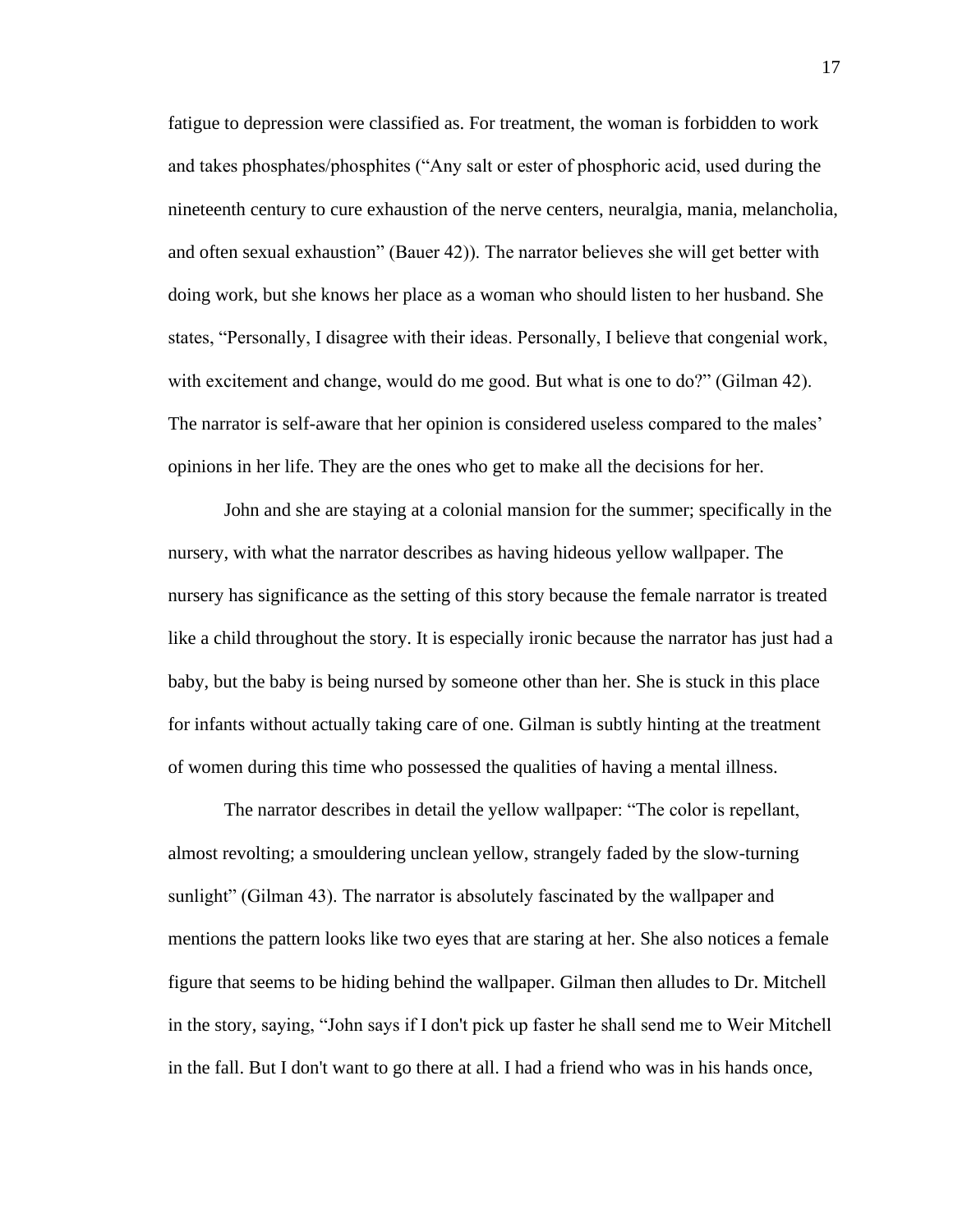and she says he is just like John and my brother, only more so!" (Gilman 47-48). The narrator begins to develop more anxiety due to being trapped in this room alone, but her husband will not let her leave. He even denies her idea of going to visit some family. She again tries to tell him how his treatment is not helping her get better, but he dismisses her feelings and questions why she does not trust her doctor husband. He tells her:

My darling, I beg of you, for my sake and for our child's sake, as well as for your own, that you will never for one instant let that idea enter your mind! There is nothing so dangerous, so fascinating, to a temperament like yours. It is a false and foolish fancy. Can you not trust me as a physician when I tell you so?" (Gilman

51)

The narrator admits she is getting a little afraid of her husband now (Gilman 52). Trying to occupy herself in what is essentially solitary confinement, the narrator continues to deeply study the inner workings of the wallpaper. While studying, she starts to notice a foul, yellow-smelling odor coming from the walls. The woman genuinely believes there are other women in the wallpaper crawling around and shaking the paper. The woman seems to be seeing a reflection of herself in the wallpaper. She also thinks she has seen the woman creeping outside during the day: "I think that woman gets out in the daytime! And I'll tell you why -privately I've seen her! I can see her out of everyone of my windows! (Gilman 55).

One night when John is gone overnight, the narrator descends into madness. She starts aiding the woman behind the walls in tearing off all of the wallpaper. The narrator becomes so entranced by the wallpaper, she now does not want to go outside because everything is green, not yellow. She believes, like the woman she discovered, that she has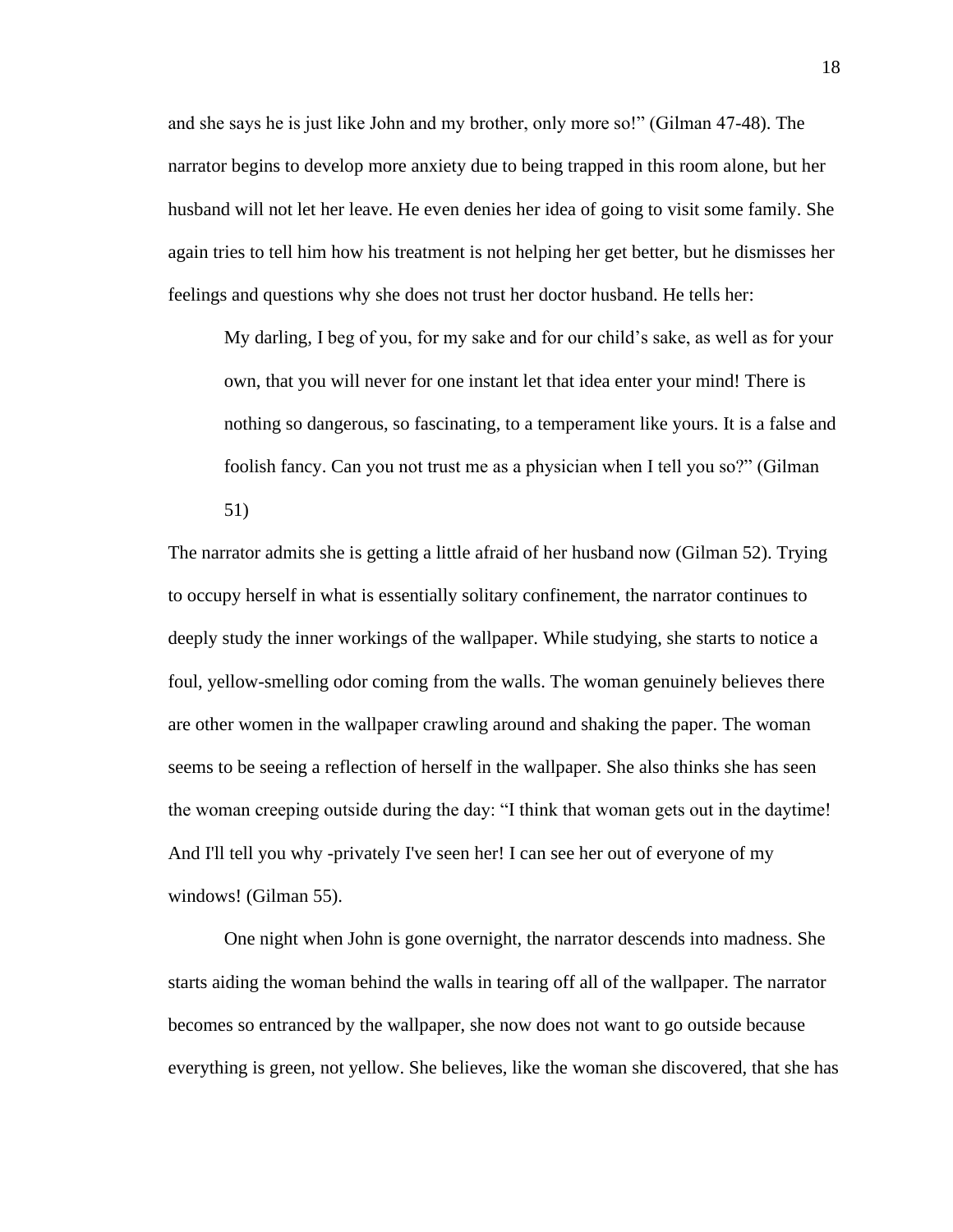also come from inside the paper. When her husband finally discovers what she has been doing, she tells him, "I've got out at last, in spite of you and Jane. And I've pulled off most of the paper, so you can't put me back!" (Gilman 58). The name "Jane" is only mentioned once in the story. It has been theorized that Jane is actually the name of the unnamed narrator, for she has gone so insane that she is referring to herself in the third person. The story then concludes with John fainting from her appearance.

The treatment for the female narrator's mental illness in "The Yellow Wallpaper" is an accurate reflection of therapeutic experiences women were receiving all across America towards the end of the century. "The Yellow Wallpaper" also perfectly illustrates the attitude of male doctors treating female patients during this time period. There were, and still are, sexist undertones in the medical field. The narrator's situation is worse because her husband is also her primary care provider. There is another small detail in the narration that her brother is a doctor as well. Knowing that women were supposed to submit to their husbands, and male physicians if they were being actively treated for a condition, the narrator is not only imprisoned in her home but also in her marriage and the social order. When the narrator finally works up the courage to tell her husband the treatment is not working, he patronizes her. Gilman uses very purposeful diction by having John call her demeaning names like "little goose," "little girl," and saying phrases like "Bless her little heart." It is very odd to call his wife these things, but John is aware his position in life allows him to have power over her. The narrator even tells him that she does not want to see Dr. Mitchell. She knows the rest cure is not the proper treatment for her condition, but he does not listen to her.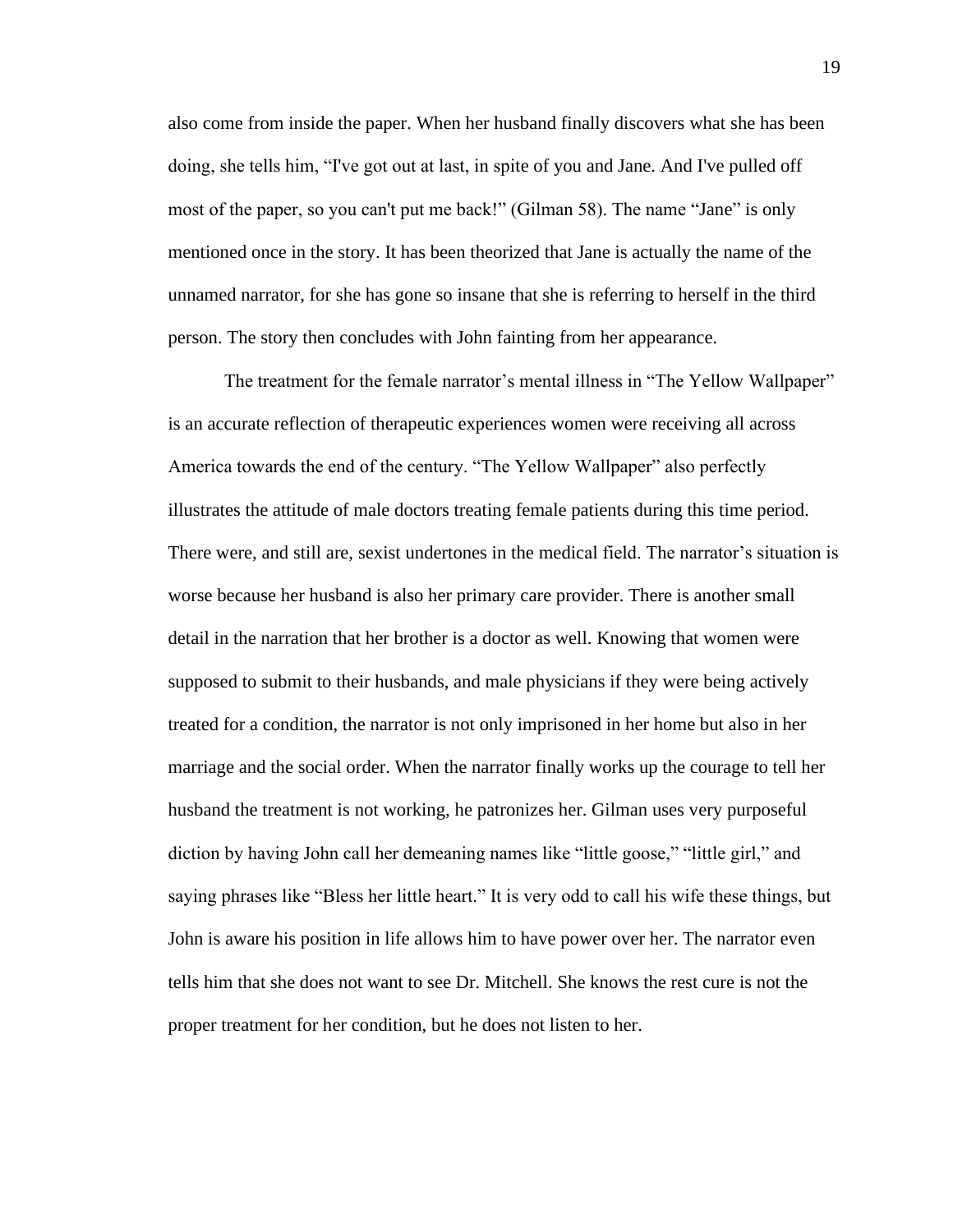The narrator's mental illness as a whole is also overlooked in the story. John blames her symptoms on hysteria, the general term given to ill women. However, lines in the story reveal that today, the narrator would be diagnosed with postpartum depression. According to the American Psychiatric Association, postpartum depression, also called peripartum depression, refers to "depression occurring during pregnancy or after childbirth. Peripartum depression is a serious, but treatable medical illness involving feelings of extreme sadness, indifference and/or anxiety, as well as changes in energy, sleep, and appetite. It carries risks for the mother and child" (APA). The narrator shares many of the symptoms of peripartum depression including feeling sad or having a depressed mood, changes in appetite, trouble sleeping, increased fatigue, crying for "no reason", and lack of interest in the baby, not feeling bonded to the baby, or feeling very anxious about/around the baby. This is shown when the narrator claims, "And yet I *cannot* be with him, it makes me so nervous" (Gilman 44) about taking care of the child.

Like Bertha Mason, the narrator in "The Yellow Wallpaper" is locked in a room by her husband who thinks he is doing what is best for her. Bertha is seemingly already mad when she is trapped, but the narrator's confinement is what drives her to that point. Both women have an undiagnosed, or incorrectly diagnosed, mental illness with which they are severely suffering. It should come as no surprise that by the end of their storylines their treatment did not cause them to improve, but to regress into committing grave actions. Although the narrator does not commit suicide like Bertha, she is trapped within her own insanity. Also, there are some allusions to suicide mentioned in the story. For example, when the narrator first sees the wallpaper she notes, "It is dull enough to confuse the eye in following, pronounced enough to constantly irritate and provoke study,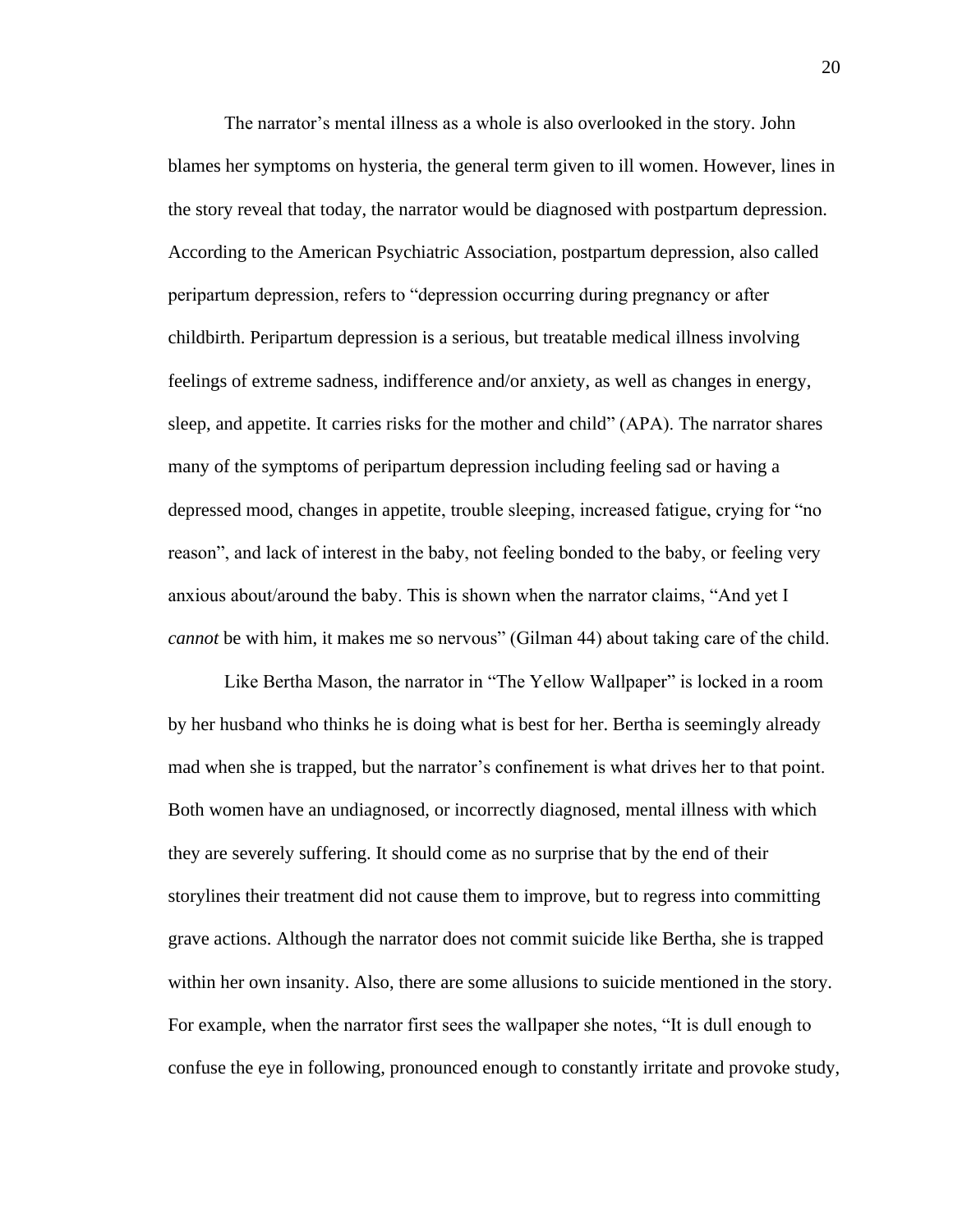and when you follow the lame uncertain curves for a little distance they suddenly commit suicide-plunge off at outrageous angles, destroy themselves in unheard of contradictions" (Gilman 43). Then, after the woman has reached peak insanity, she reflects, "I am getting angry enough to do something desperate. To jump out of the window would be admirable exercise, but the bars are too strong even to try" (Gilman 57). It is reasonable to speculate that if the narrator was stuck in a room as long as Bertha was, she could have ended her life. "The Yellow Wallpaper" is truly an iconic story in the literary canon that perfectly reflects the time period it was written in.

Along with the other female authors, Kate Chopin, an American writer, arguably suffered from depression due to her life circumstances. Chopin experienced many deaths in her family throughout her life. The first significant death was her father Thomas, who died in a tragic railroad accident in 1855, when Chopin was a child. A couple of years later in 1863, her great-grandmother, who was also her teacher, died too. Her half-brother then died in 1873 in a buggy accident. Oscar Chopin, Chopin's husband, followed her brother's death in 1882. Only three years later her mother Eliza died. Her grandmother died in 1897, then her daughter-in-law passed away in 1903 (Toth xvi). Ultimately, Chopin died in 1904 due to a cerebral hemorrhage. She also faced hardships because of her marriage to Oscar. Chopin was married to Oscar in 1870 in St. Louis. Missouri. Over the course of 8 years, Chopin and Oscar had six children together. The year their last child was born Oscar's cotton brokerage failed. This prompted the family to move from New Orleans to another city in Louisiana where they managed several small plantations and a general store. After her husband's death, who left her \$12,000 in debt due to his poor financial skills, she sold the businesses (Toth 93). Oscar's death took a huge toll on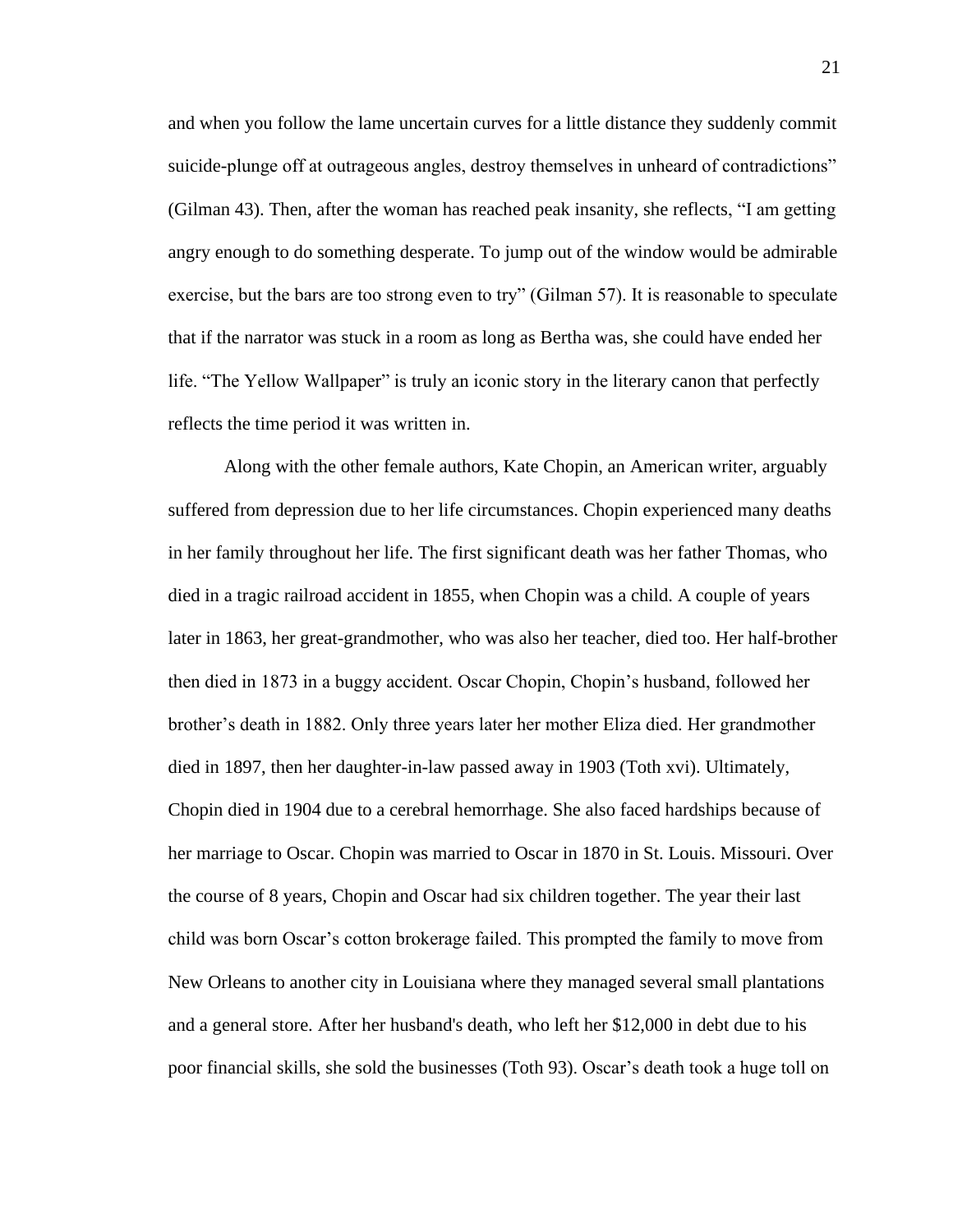Chopin, for she would be a single parent for the rest of her life. As biographer Emily Toth explains, "Hardest of all, she had to explain to her six children, ages not-quite-three to eleven, that Papa was gone, and would never laugh and play with them again" (Toth 93). Chopin's mother encouraged her to move back home to St. Louis, but her mother died shortly after the move. She finally felt secure again living with a woman whom she loved, but after Eliza's death she was "literally prostrate with grief." In Toth's autobiography *Unveiling Kate Chopin* she signifies how much Eliza's death affected Chopin:

Yet from childhood on, she had learned from her mother about surviving grief and death. In every decade of life, she had lost at least one person close to her, although the death of her mother was the most devastating. Eliza had been her anchor through all the other sorrows, and had been with her, sharing women's wisdom, for the births of all her children. Her mother had remained a serene presence through her daughter's heartaches. But now Kate Chopin, a thirty-five, was a motherless child who took her place at the head of a generational chain.

(Toth 102)

Chopin lost two prominent figures in her life, as well as her career, which caused her to become depressed; "She had felt that she was alone in a world without meaning" (Toth 105). Dr. Frederick Kolbenheyer, who was Chopin's obstetrician and family friend, treated her depression by telling her to start writing. Writing can be therapeutic as well as having been a source of income for her. Dr. Kolbenheyer also believed Chopin would become a talented writer.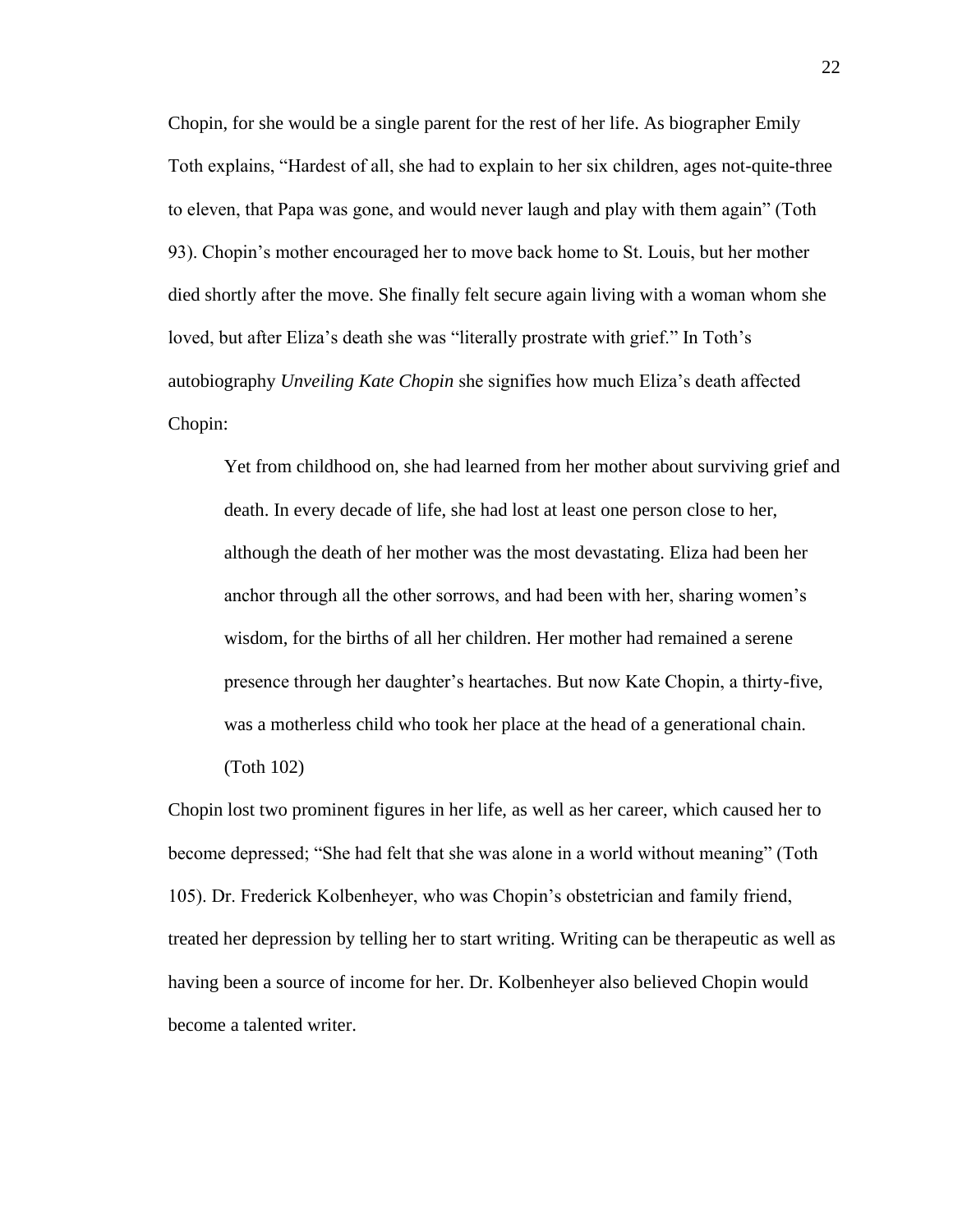Chopin wrote her best-known novel *The Awakening* in the summer of 1897. Just as Chopin was, the story is based around a mother named Edna Pontellier. The setting of the novel is also relevant to Chopin's own life because it is set in Grand Isle, a Creole resort visited by wealthy residents of New Orleans. Oscar and Chopin would vacation there when they were not in St. Louis (Toth 78). In the novel, Edna is staying with her husband, Léonce, and their two sons at Madame Lebrun's cottages. Edna and Léonce have a seemingly loving marriage, except for when Léonce leaves Edna alone on business trips. He also views Edna just as a wife and a mother, not a woman with her own identity. He introduces her with telling words: "You are burnt beyond recognition," he added, looking at his wife as one looks at a valuable piece of property which has suffered damage" (Chopin 4). When her husband is away, Edna visits with her womanly friend Adèle Ratignolle. Adèle inspires Edna to openly express herself, contradicting Edna's previous moralistic behavior. This results in Edna exploring a relationship with Robert Lebrun, the son of Madame Lebrun. The two start to spend the majority of their time together, walking and talking on the shore. However, Robert is not a committed man, for every summer he chooses a new married woman to attend to.

Her time spent with Robert opens up internal feelings and desires Edna has been pushing away. She starts to paint as she did as a child and learns how to swim for the first time. Her moments in the water are described as liberating: "But that night she was like the little tottering, stumbling, clutching child, who of a sudden realizes its powers, and walks for the first time alone, boldly and without over-confidence" (Chopin 70). Edna is in a new stage of life where she can explore her independence and sexuality. Because she is starting to fall in love with Robert, she becomes depressed spending her nights with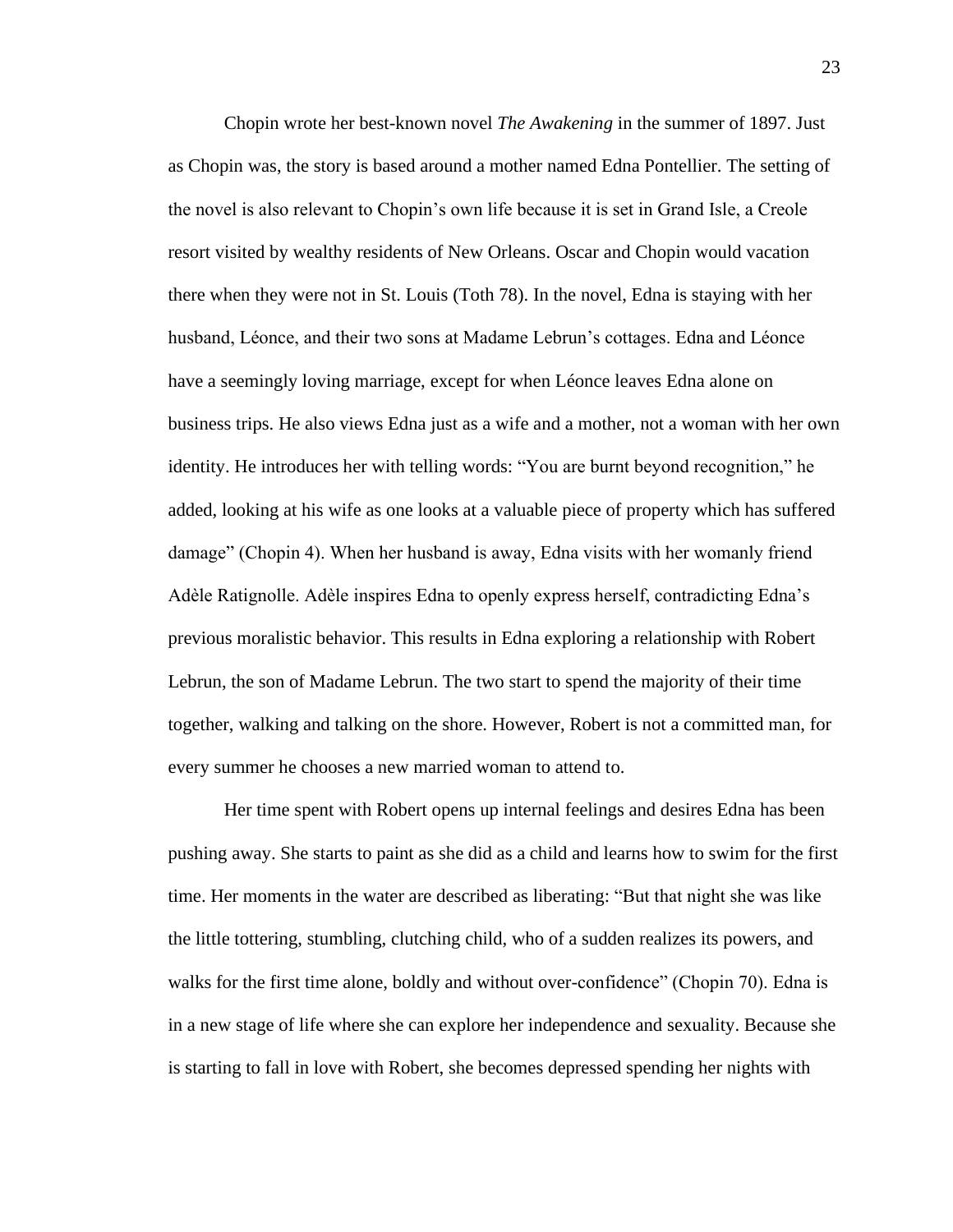Léonce; she either wants to be alone or with Robert. Knowing his place, Robert leaves Edna before their relationship goes too far. However, Edna is changed forever by this experience. Now that Edna has tasted freedom, she ignores all her motherly responsibilities once she arrives back in New Orleans. While her husband and kids are away, she moves into her own house and starts a secret relationship with the town seducer, Alcée Arobin. She finds a good balance in this relationship, for she uses him for her sexual desires but does not get emotionally attached where a man dominates her again.

*The Awakening* also exhibits medical advice geared towards women displaying abnormal behavior. Noticing her behavior, Léonce asks their family physician Doctor Mandelet what he should do to help. The doctor tells Léonce to leave Edna be because she clearly does not want to be controlled by anyone. Doctor Mandelet advises, "Pontellier let your wife alone for a while. Don't bother her, and don't let her bother you" (Chopin 172). During this time Edna spends time with an old pianist, Mademoiselle Reisz, who is the only person aware, and in support of, Edna's affair with Robert. She especially liked to visit her when she was in a depressive state. The narrator explains Edna's mood swings:

There were days when she was very happy without knowing why. She was happy to be alive and breathing, when her whole being seemed to be one with the sunlight... There were days when she was unhappy, she did not know why, when it did not seem worth while to be glad or sorry, to be alive or dead; when life appeared to her like a grotesque pandemonium and humanity like worms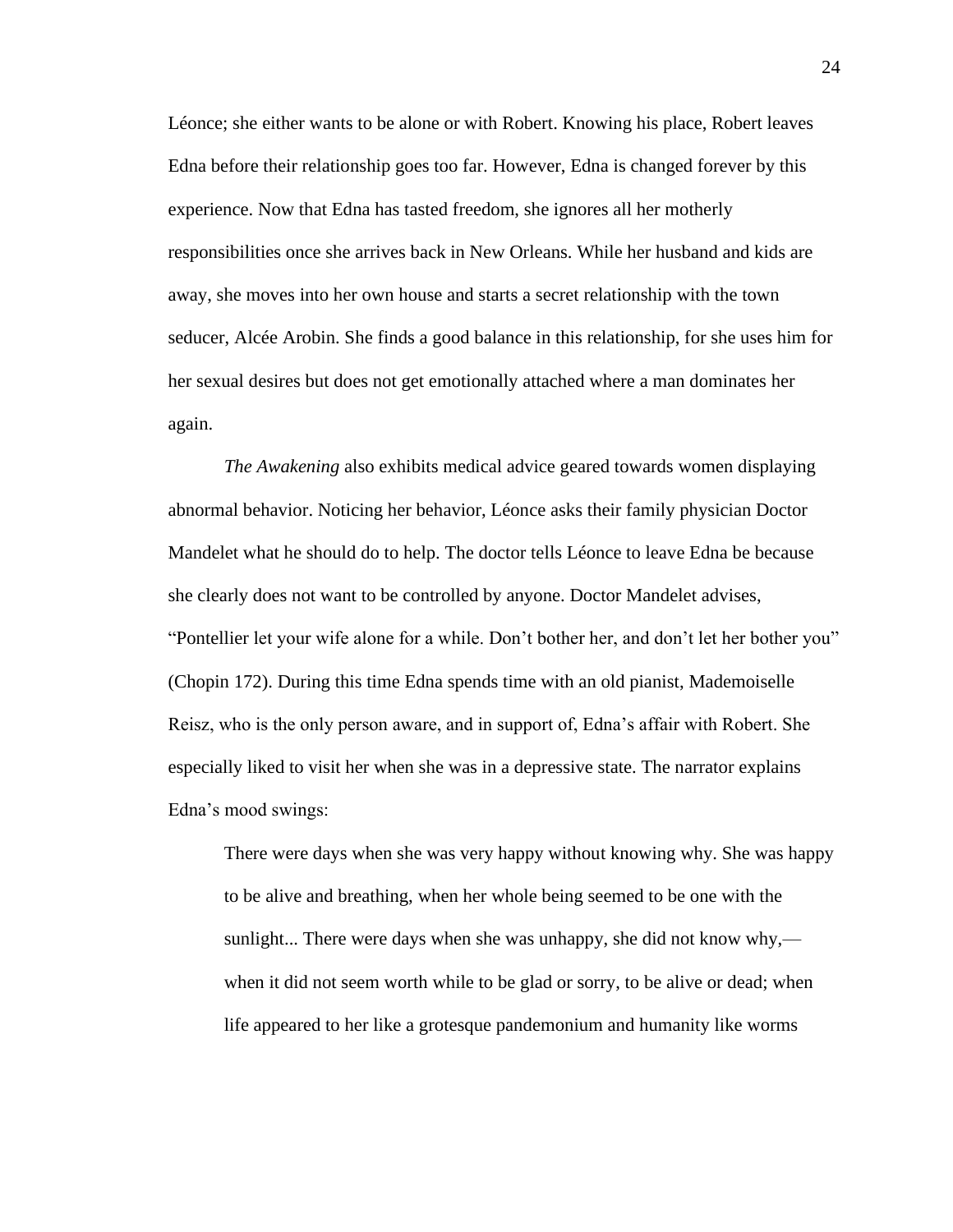struggling blindly toward inevitable annihilation. She could not work on such a

day, nor weave fancies to stir her pulses and warm her blood. (Chopin 149-150) At this point in the novel, Robert breaks off his relationship with Edna, due to her being a married woman. Edna also reconnects with Adèle when the latter gives birth. Adèle tells Edna she is worried about her new behavior and feelings towards Robert. Being portrayed as an ideal woman during this time, Adèle wants Edna to go back to being a socially conventional mother again. Edna is given the same advice from Doctor Mandelet, who is also concerned with her behavior. After being confronted, Edna starts to rethink her actions as selfish.

At the end of the novel, Edna is fully "awakened" but also in a dark depression. She realizes no one, not even Robert, can fulfill all of her desires. She is aware she can never go back to her submissive ways and the rules of society. Edna is truly alone in the world: "Despondency had come upon her in the wakeful night, and had never lifted. There was no one thing in the world that she desired" (Chopin 300). Edna returns to the Grand Isle back to the sea. She stares into the water, "She felt like some new-born creature, opening its eyes in a familiar world that it had never known" (Chopin 301). Edna commits suicide by giving herself to the sea.

Much like the other female characters in Brontë and Gilman's stories, Edna's mental illness is overlooked and not treated with proper care. This, again, is due to the patriarchal society that was 1800s America. Katherine MacNeil, in "Belittling Women's Mental Health: The Struggles of Edna Pontellier in Kate Chopin's *The Awakening*," states, "Historically, women who have mental health issues face more stigma and restrictions than women without mental health issues, or men who have the same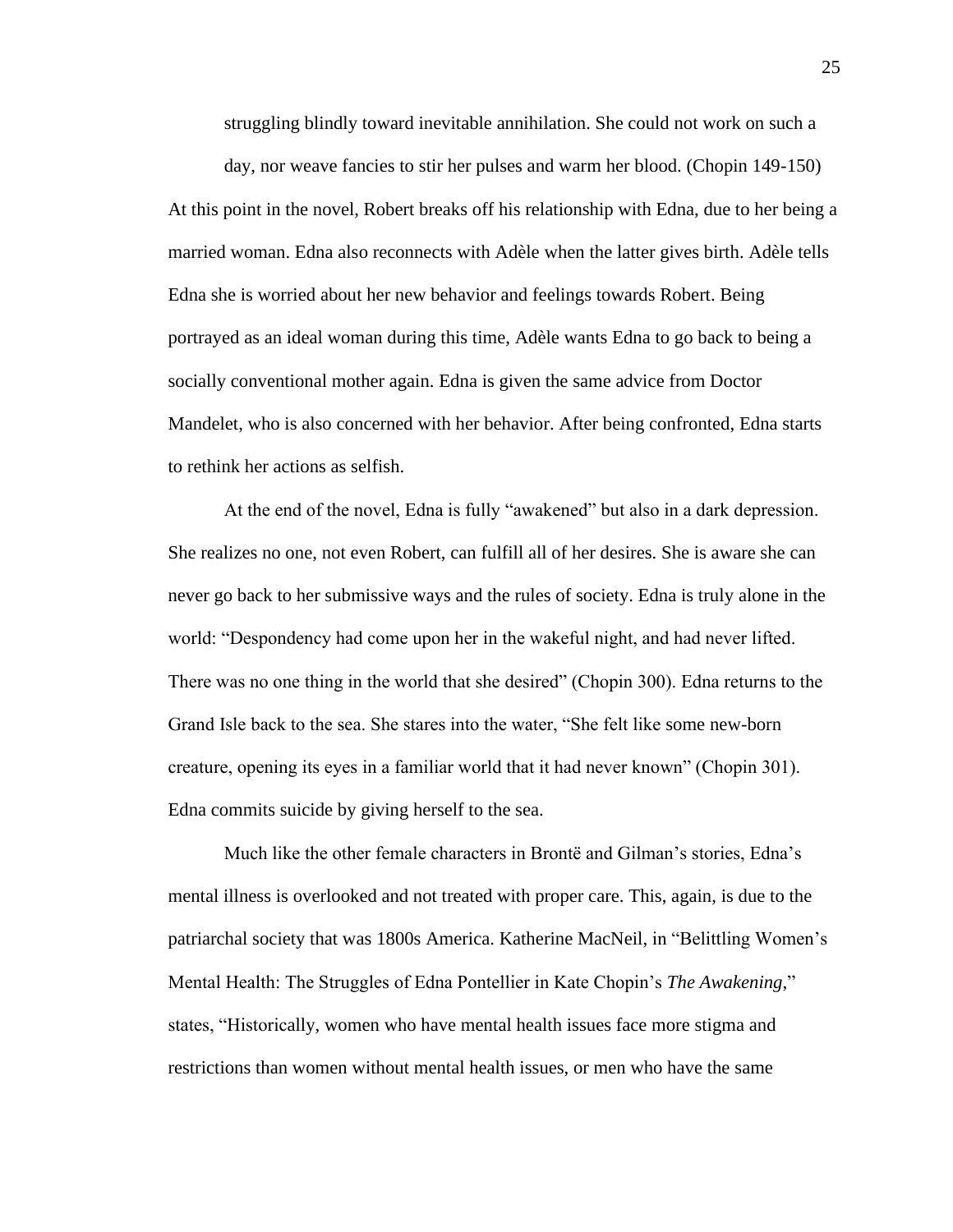disorders" (MacNeil 1). This is true for fictional women as well. This is because "The struggles of women with mental illness are often downplayed or ignored until their symptoms become problematic to others or challenge societal norms" (MacNeil 2). Edna is constantly being misunderstood by everyone around her, even society. This is a leading factor in her ending her own life. She would rather be free in the afterlife than be stuck in a society where she does not want to follow the rules anymore. Ironically, female characters in *The Awakening* do not understand or help Edna's depression. Edna confides in Adèle about some of her feelings, but she knows she cannot truly open up to her due to Adèle's view on a woman's place in society. Adèle's only solution for Edna's troubles is for her to spend more time with her husband and children, not for Edna's own sake but for her family's. Like the narrator's husband John in "The Yellow Wallpaper," Adèle even calls Edna a child, thinking she is just acting irresponsibly. She never considers if there could be something mentally wrong with Edna: "In some way you seem to me like a child, Edna," Adèle says, "You seem to act without a certain amount of reflection which is necessary in this life" (Chopin 250). Mademoiselle Reisz is more welcoming to Edna's rebellious views towards society, but she still does not aid Edna to reason with her mental illness or struggle with her identity. Not surprisingly, the men in the story, one being a doctor, do not understand her mental illness either. Léonce knows Edna is not the motherly type but fails to consider why she might be neglecting her children and home. He only cares if Edna is acting out that it makes his social status look bad or she is being a bad wife/mother; he is not actually concerned for her well-being. When Léonce goes to seek help from Dr. Mandelet, the doctor first asks him if she is acting this way because Léonce did something to her. When Léonce answers no, his next point of reason is to ask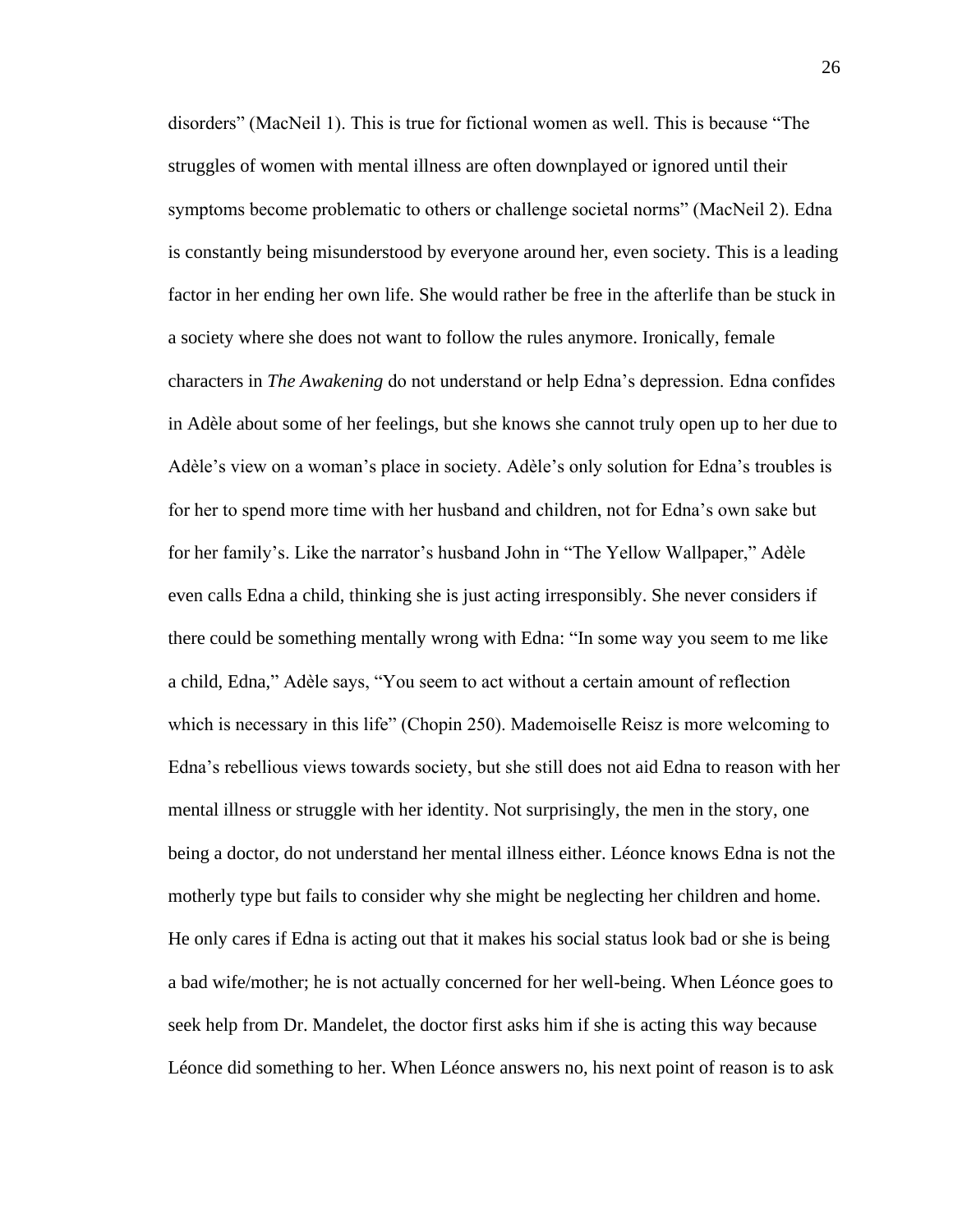if Edna has a family history of defiant behavior. After that option is ruled out, the doctor tells Léonce to just let Edna be, implying men have control over women's behavior and emotions. Dr. Mandelet gives this advice to Léonce:

Woman, my dear friend, is a very peculiar and delicate organism—a sensitive and highly organized woman, such as I know Mrs. Pontellier to be, is especially peculiar. It would require an inspired psychologist to deal successfully with them. And when ordinary fellows like you and me attempt to cope with their idiosyncrasies the result is bungling. Most women are moody and whimsical. This is some passing whim of your wife, due to some cause or causes which you and I needn't try to fathom. But it will pass happily over, especially if you let her alone. (Chopin 172-173)

The male doctor, who appears to be more understanding than the other characters in the novel, still thinks he knows what is best for his female patient. He conveys this information in a condescending and patronizing manner, which was a frequent occurrence during this time period.

Based on Edna's symptoms she most likely had a manic depressive disorder such as bipolar disorder (MacNeil 3) or depression. Looking specifically at Edna's symptoms, she could be diagnosed with Bipolar II Disorder according to the *DSM-IV*. Steven Ryan's "Depression and Chopin's "The Awakening"" states:

A hypomanic episode may include the following symptoms that seem relevant in Edna's case: (1) inflated self-esteem or grandiosity, (2) an urge to be more talkative than usual or a sense of pressure to keep talking, (3) the flight of ideas or a subjective experience that thoughts are racing, (4) an increase in goal-directed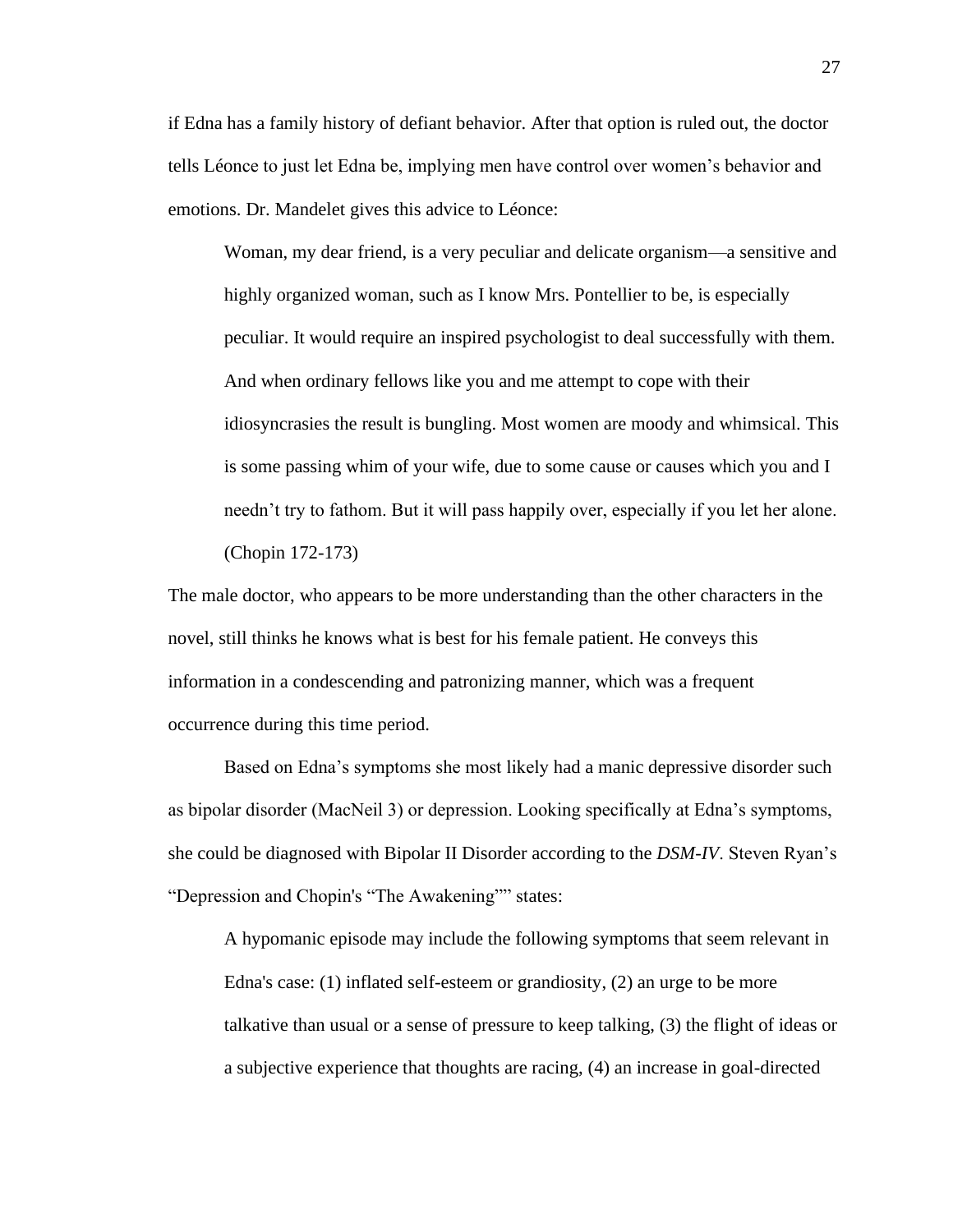activity (either socially, at work or school, or sexually) or psychomotor agitation, (5) excessive involvement in pleasurable activities that have a high potential for painful consequences (e.g., the person engages in unrestrained buying sprees, sexual indiscretions, or foolish business investment. (Ryan 256-257)

Ryan also explores the high possibility that Edna had depressive tendencies:

During her melancholic phases, Edna appears to have the following five symptoms of Major Depression as described in the DSM-IV\ (1) a depressed mood most of the day, nearly every day, (2) a markedly diminished interest or pleasure in all, or almost all, activities most of the day, nearly every day, (3) insomnia or hyposomnia nearly every day, (4) fatigue or loss of energy nearly every day, (5) recurrent thoughts of death, recurrent suicidal ideation without a specific plan, or a suicidal attempt or a specific plan for committing suicide (p. 327). (Ryan 257)

It is evident from the symptoms that Edna had depression, and her age (29) is within the peak range for the onset of women with depression (25-44). She also "has two of the most common characteristics of depressive women: the "lack of a supportive, confiding relationship with a partner" and the death of a mother before age eleven" (Ryan 258).

Like Chopin, whose father died before she was the age of five, *The Awakening* mentions how Edna's mother died when she was a young child. The death of a parent in early childhood is noted to increase the likelihood of depression later in life (Ryan 262). Losing a mother is more detrimental to a female than losing a father, because when they grow up to be mothers they have no model for how to show intimacy to a child. This ideal is shown directly in Edna's parenting style, or lack thereof. A person's upbringing is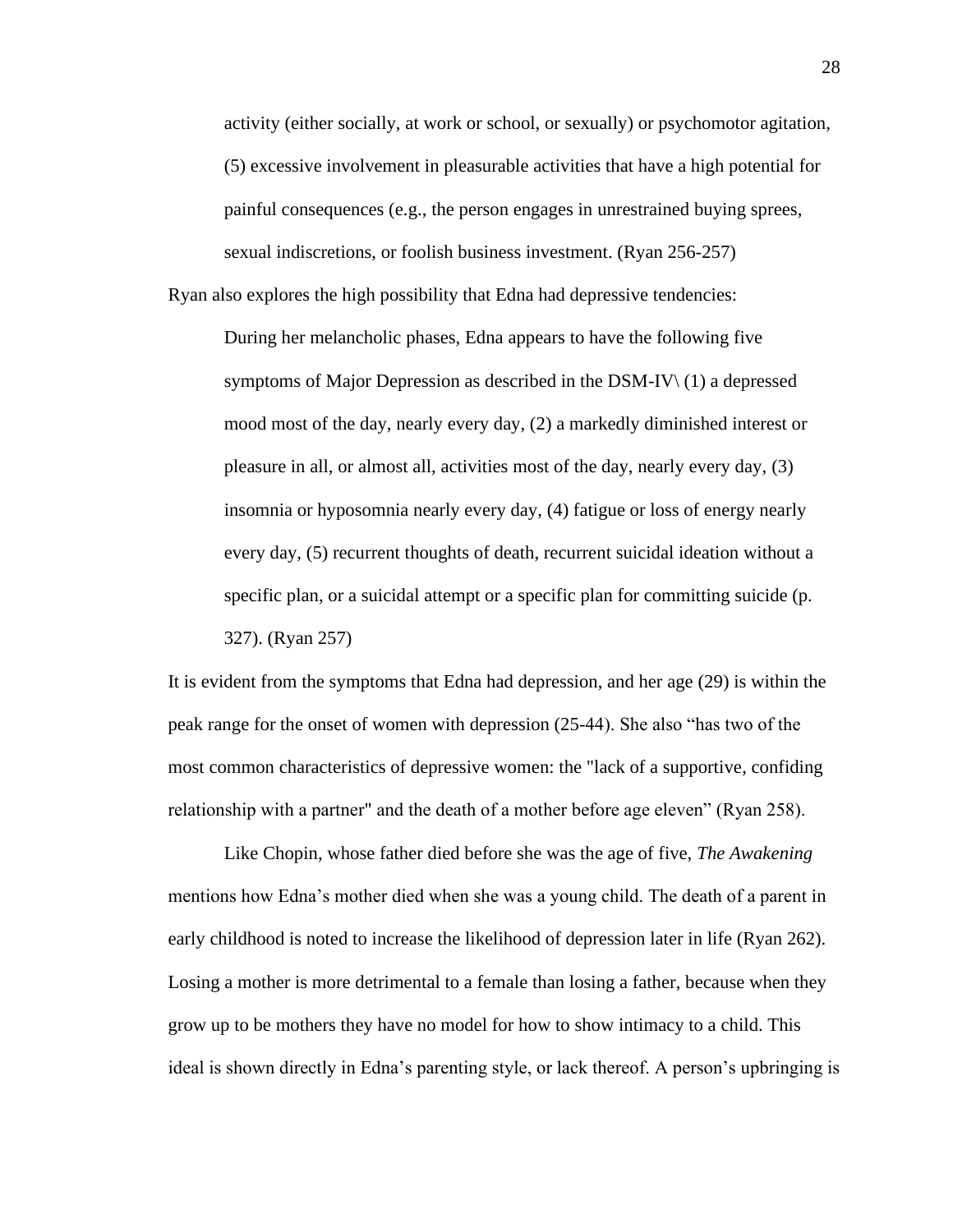a large factor in the odds of them developing a mental illness later in life. Ryan explains Edna's inner psyche: "She is, in a sense, a woman-child who has been hurt and repressed so early in life that she will inevitably swing from experiencing the pain and loss, denying her child-like grandiosity, to a denial of the pain and loss, experiencing an elation that frees her momentarily from all restraint" (Ryan 268). Edna's depression and lack of a motherly bond as a child can be directly correlated to how she behaves in the novel.

Sadly, but commonly, Kate Chopin's *The Awakening* ends with a female character committing suicide. As previously discussed, the character of Bertha also commits suicide at the end of the novel. These characters share similarities in the way that they could no longer take the hardships of life. However, Bertha and the narrator in "The Yellow Wallpaper" descend into madness, while Edna has a freeing death. Edna knows she will never conform to societal standards, so she no longer has a place on this Earth. Her death can either be seen as cowardly or liberating. Edna is not physically trapped like the other two characters, but she does express how she feels trapped by humanity and the role they have made for her to fit. All the women are also trapped in their marriages. Bertha is literally captured by Rochester who does "not have the heart to let her go"; the narrator in "The Yellow Wallpaper" is being controlled by her doctor husband, who wants her to rest forever; and Edna no longer feels the need to love and care for Léonce. These female characters' stories communicate that no matter what mental illness a person has left untreated, it will cause them ruin.

Although these female authors suffered from mental illnesses, they went on to lead successful lives. While living with depression, Brontë wrote and published at least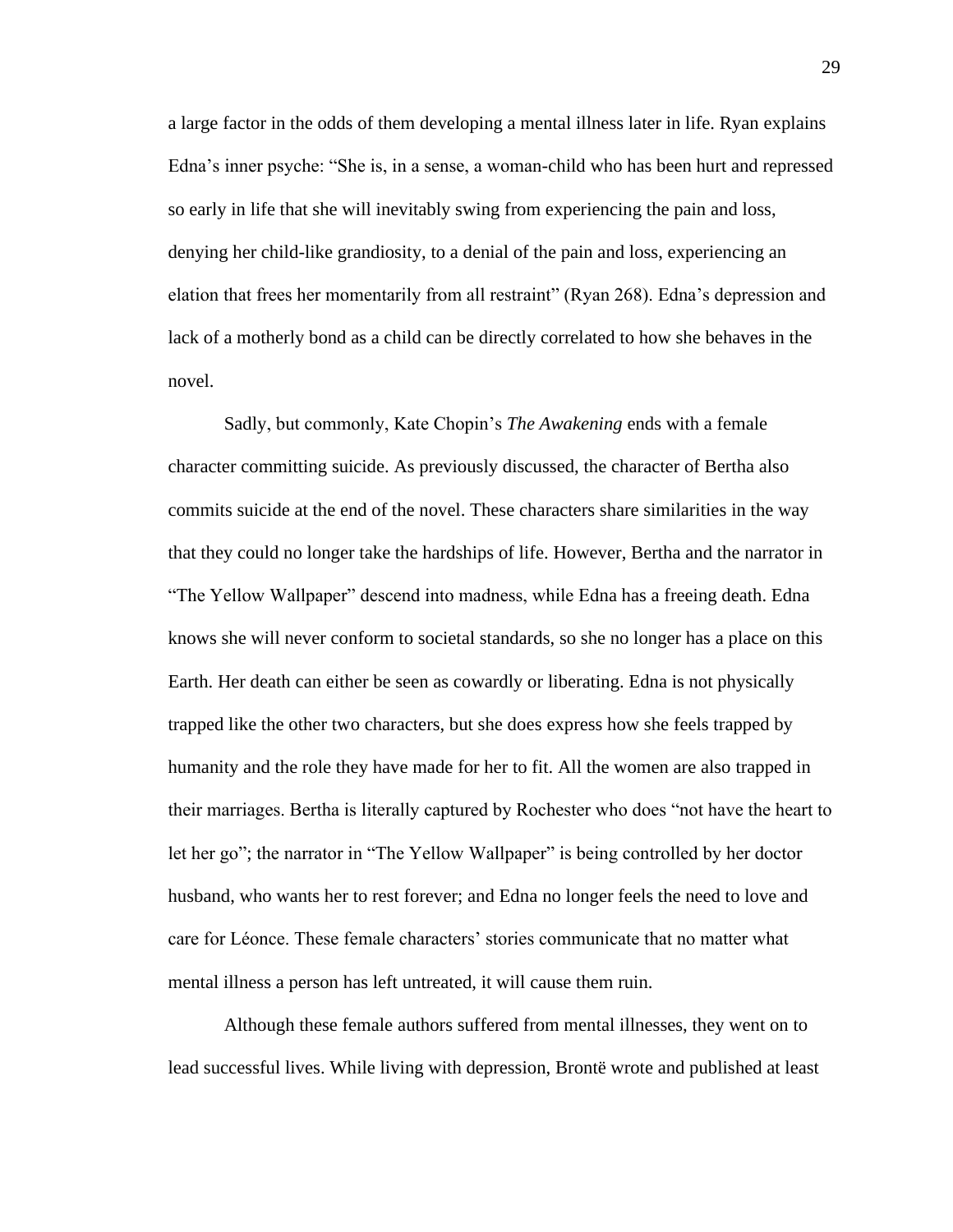five novels and an anthology of poems. Gilman, besides being a well-accomplished author, was also a social critic and public speaker. By herself, Gilman wrote and edited the magazine the *Forerunner*. This was the main platform she used for social reform. Her journalism was also published in popular magazines and newspapers from 1909 through 1916. Before publishing her ideas, Gilman lectured at women's clubs or meetings of the Nationalist organizations and Women's Congresses (Bauer viii). Gilman divorced her first husband Walter Stetson and later remarried Houghton Gilman; they lived a happy marriage. Her second marriage was based on all principles she advocated for. Depression did not stop Gilman from writing and public speaking. She wrote her best-known book *Women and Economics* while dealing with her mental illness. Gilman even advocated when she chose to end her own life instead of living with breast cancer. She was advocating euthanasia for the terminally ill. At her core, Gilman believed women should have the ability to be financially independent. She also found success in the purpose of writing "The Yellow Wallpaper," which was "not intended to drive people crazy, but to save people from being driven crazy" (Gilman). Gilman explains more in "Why I Wrote The Yellow Wallpaper" about the effects of her story. She first sent a copy to Dr. Mitchell, who never acknowledged it. However, she received evidence that her story helped women, and Dr. Mitchell eventually changed his practice:

The little book is valued by alienists and as a good specimen of one kind of literature. It has to my knowledge saved one woman of similar fate- so terrifying her family that they let her out into normal activity and she recovered. But the best result is this. Many years later I was told that the great specialist had admitted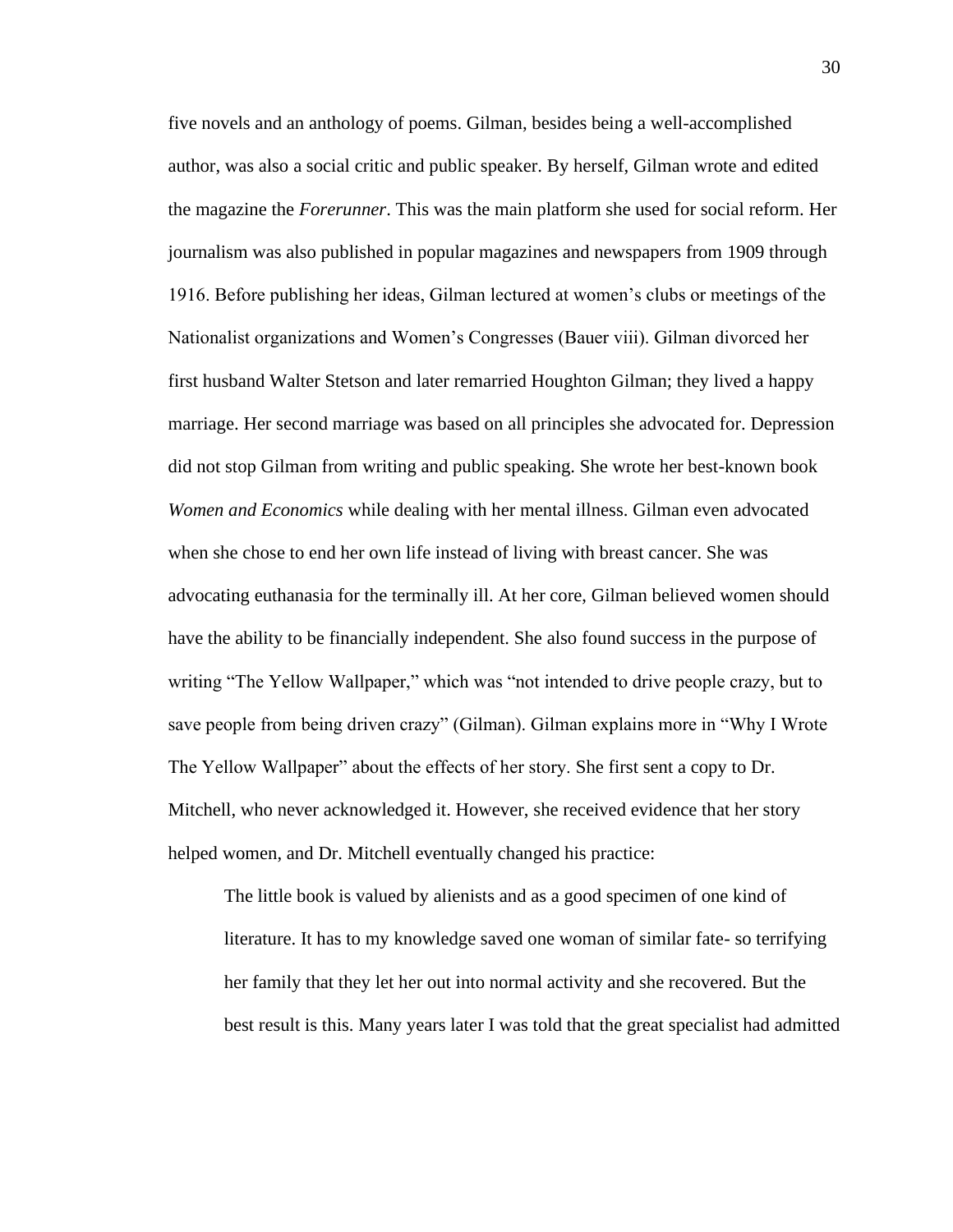to friends of his that he had altered his treatment of neurasthenia since reading *The Yellow Wallpaper*. (Gilman)

Comparably, Chopin became a successful writer as well, even after her mother died and she arguably developed depression. She went on to write notable stories like "The Story of an Hour," "Désirée's Baby," and "The Storm." She wrote around 20 more stories all while grieving the impactful death of her mother (Toth). Despite the fact that these women did not receive the proper treatment for their illnesses, they did not let it take over their lives. Their illnesses empowered them to move forward and strive for a content life.

Looking forward from the 19th century, medical practices, especially towards women, have significantly progressed. Women are no longer treated like the inferior sex and are given whatever treatment is needed for them to feel better. Now, there are male and female doctors that treat patients. Female patients also have the option to request a female physician or nurse if they are not comfortable with a male. In the 19th century, women were expected to submit to their husbands and doctors. They were aware of their place in society and the consequences of not fitting in that place. In 2022, women no longer have to listen to a male if they know what the male is advising is not what is best for them. It is important to trust a doctor, but now patients have the right to make their own decisions regarding their health care. Although there has been considerable progress in the medical field regarding freedom of choice, there are still problems that arise regarding female patients and people of color who are more likely to have their symptoms dismissed by medical providers (Moyer). The article "Women Are Calling Out 'Medical Gaslighting'" by Melinda Wenner Moyer states, "Research suggests that diagnostic errors occur in up to one out of every seven encounters between a doctor and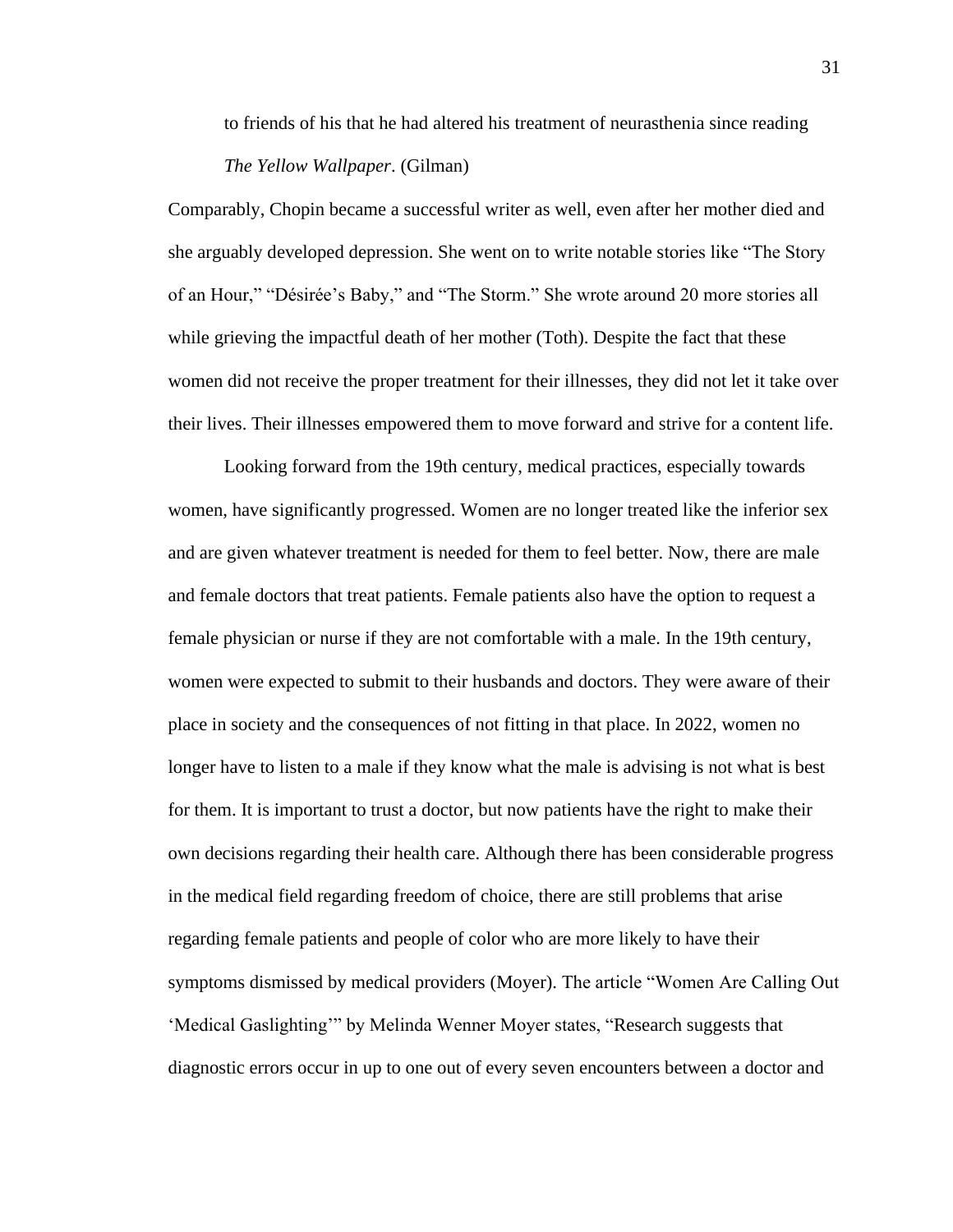patient, and that most of these mistakes are driven by the physician's lack of knowledge. Women are more likely to be misdiagnosed than men in a variety of situations" (Moyer).

The typical treatment for a mental illness, specifically depression, currently is usually psychotherapy. If the condition is more severe or requires more attention, the patient may be medicated with antidepressants. If those two options are not sufficient, and the patient still has suicidal thoughts, ECT (Electrical Convulsive Therapy) may be used. This is a medical treatment that shocks the brain in order to reset a person's neurotransmitters. The medical field, thankfully for women, has come a long way since the rest cure.

With this sentiment in mind, rereading these classic novels and stories that center around a female character that is perceived to be "crazy" or misbehaving because they do not want to fit in the box society puts them in, will be beneficial to learn about the treatment of women as a whole in the 19th century. Bertha, the narrator in "The Yellow Wallpaper," and Edna were not accurately diagnosed with having a mental illness in their respective narratives. This is simply due to the lack of medical knowledge physicians had during this time period. However, their female authors imply that the characters were acting a certain way due to their living conditions i.e., being trapped in a room or an unhappy marriage. These women developed these illnesses, sometimes due to the men around them, and they were not correctly treated for these illnesses, again by the men around them. If readers read *Jane Eyre*, "The Yellow Wallpaper," and *The Awakening* in a new light where they stop and consider why the women were acting the way that they are, or how their struggles are received by others, they will better understand the patriarchal culture these women inhabited. Now in 2022, it is important to defend these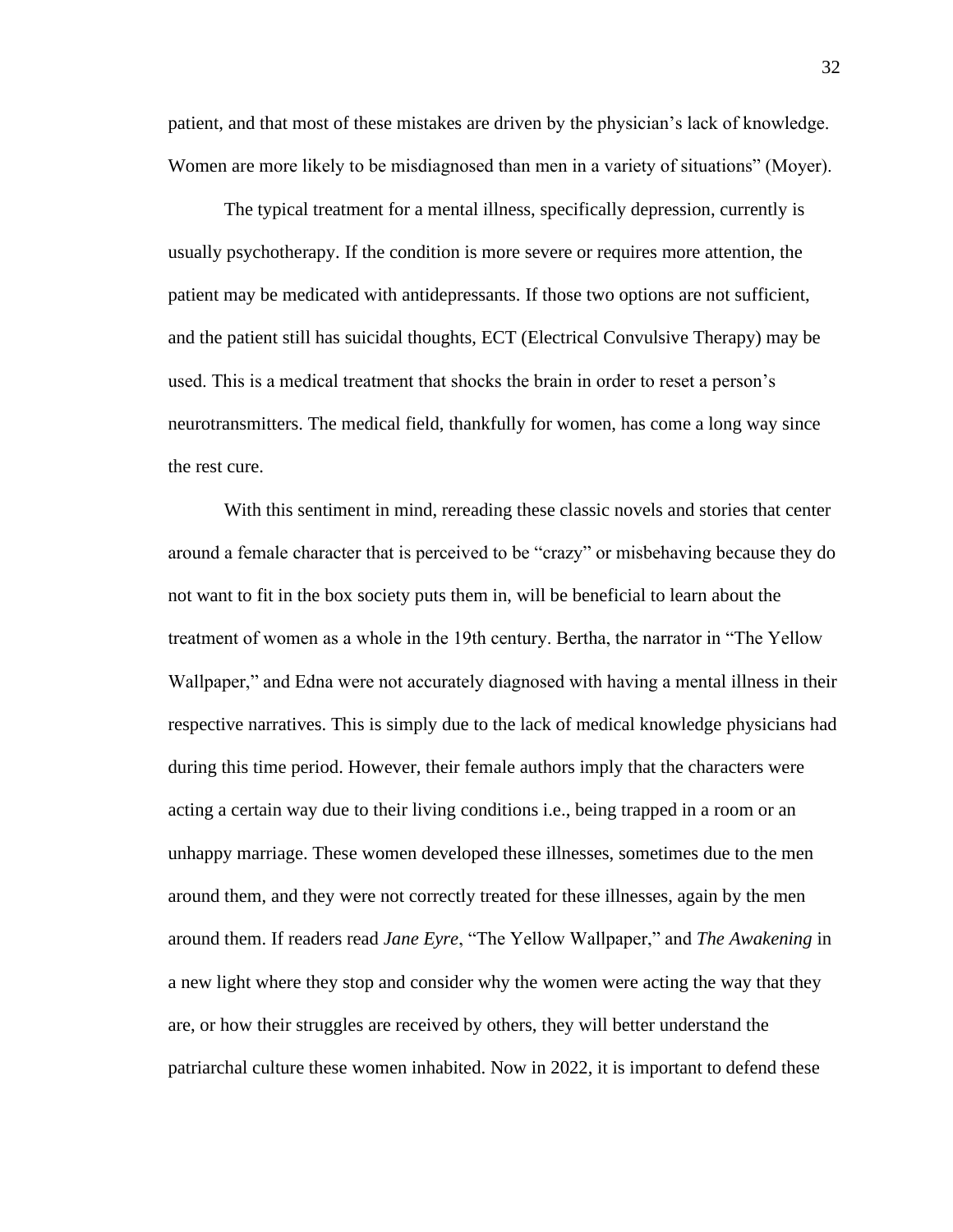women who were seemingly defenseless in a patriarchal society. Women could not speak out for themselves, and if they did they would be severely judged by the men, and even women, around them or ignored completely. These female characters, and many other female characters, deserve a second chance they were not given at the time their stories were published. Although these characters are not real women, they represent the pain and suffering women had to face all without being able to openly express their thoughts and views on the male-dominated society and treatment of mental health in the 19<sup>th</sup> century.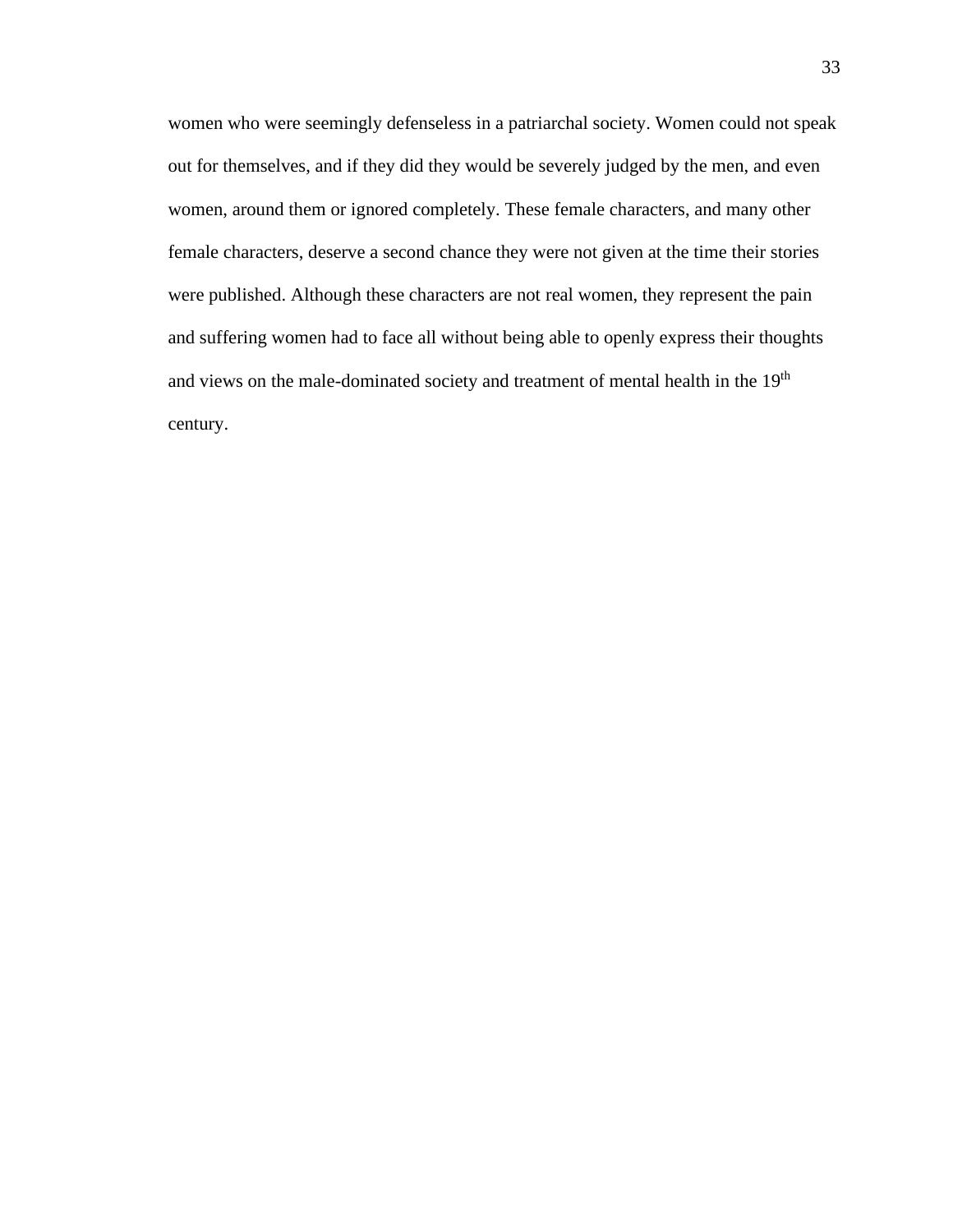#### Bibliography

- American Psychiatric Association. *Diagnostic and Statistical Manual of Mental Disorders: DSM-5*. American Psychiatric Association, 2013.
- Bolt, David. *The Madwoman and the Blindman: Jane Eyre, Discourse, Disability*. The Ohio State University Press, 2013.

Brontë, Charlotte. *Jane Eyre*. Wordsworth Editions, 1994.

Chopin, Kate. *The Awakening*. Capricorn Books, 1964.

Davis, Cynthia. *Charlotte Perkins Gilman A Biography*. Stanford University Press, 2010.

- Donaldson, Elizabeth J. "Revisiting the Corpus of the Madwoman: Further Notes toward a Feminist Disability Studies Theory of Mental Illness." *Feminist Disability Studies*, edited by Kim Q. Hall, Indiana University Press, 2011, pp. 91–113.
- Donaldson, Elizabeth J. "The Corpus of the Madwoman: Toward a Feminist Disability Studies Theory of Embodiment and Mental Illness." *The Madwoman and the Blindman: Jane Eyre, Discourse, Disability*, edited by David Bolt et al., Ohio State University Press, 2012, pp. 11–31.
- Ehrenreich, Barbara, and Deirdre English. *For Her Own Good: Two Centuries of the Experts' Advice to Women*. Anchor Books, 2005.
- Gilbert, Sandra M., and Susan Gubar. *The Madwoman in the Attic: The Woman Writer and the Nineteenth-Century Literary Imagination*. Yale University Press, 2000.
- Gilman, Charlotte Perkins, and Dale M. Bauer. "Why I Wrote The Yellow Wallpaper." *The Yellow Wallpaper: Charlotte Perkins Gilman*. Bedford Books of St. Martin's Press, 1998, pp. 348-349.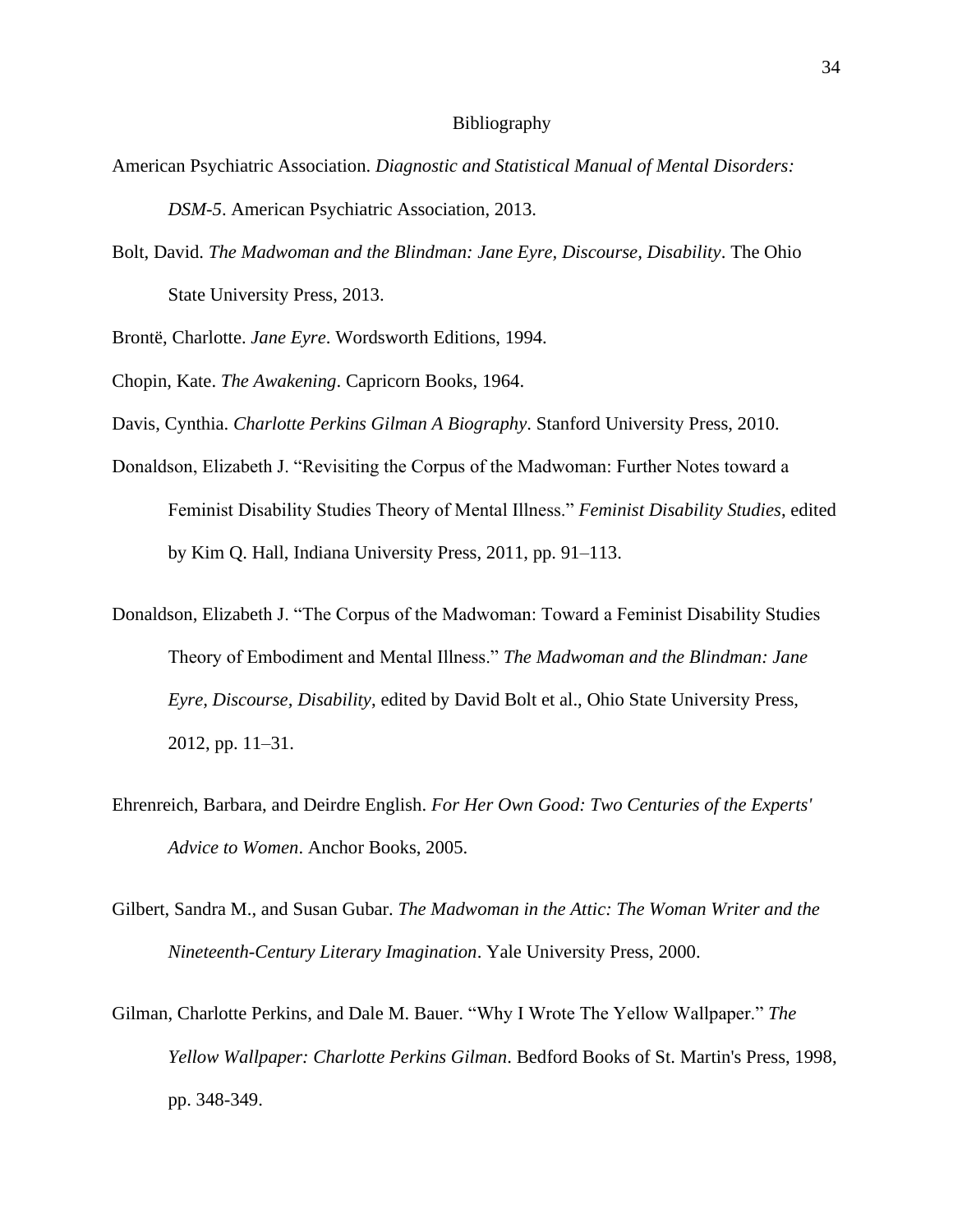- Gilman, Charlotte Perkins, and Dale M. Bauer. "Conduct Literature and Motherhood Manuals." *The Yellow Wallpaper: Charlotte Perkins Gilman*, Bedford Books of St. Martin's Press, Boston, 1998, pp. 63–129.
- Gilman, Charlotte Perkins, and Dale M. Bauer. "Invaild Women." *The Yellow Wallpaper: Charlotte Perkins Gilman*, Bedford Books of St. Martin's Press, Boston, 1998, pp. 130– 188.
- Gilman, Charlotte Perkins, and Dale M. Bauer. "Literary Responses and Literary Culture." *The Yellow Wallpaper: Charlotte Perkins Gilman*, Bedford Books of St. Martin's Press, Boston, 1998, pp. 345–369.
- Gilman, Charlotte Perkins, and Dale M. Bauer. "Movements for Social Change." *The Yellow Wallpaper: Charlotte Perkins Gilman*, Bedford Books of St. Martin's Press, Boston, 1998, pp. 278–344.
- Gilman, Charlotte Perkins, and Dale M. Bauer. "Sexuality, Race, and Social Control." *The Yellow Wallpaper: Charlotte Perkins Gilman*, Bedford Books of St. Martin's Press, Boston, 1998, pp. 189–277.
- Gilman, Charlotte Perkins, and Dale M. Bauer. "The Yellow Wallpaper: The Complete Text." *The Yellow Wallpaper: Charlotte Perkins Gilman*, Bedford Books of St. Martin's Press, Boston, 1998, pp. 1–59.
- Gilman, Charlotte Perkins, and Denise D. Knight. *The Diaries of Charlotte Perkins Gilman*. University Press of Virginia, 1994.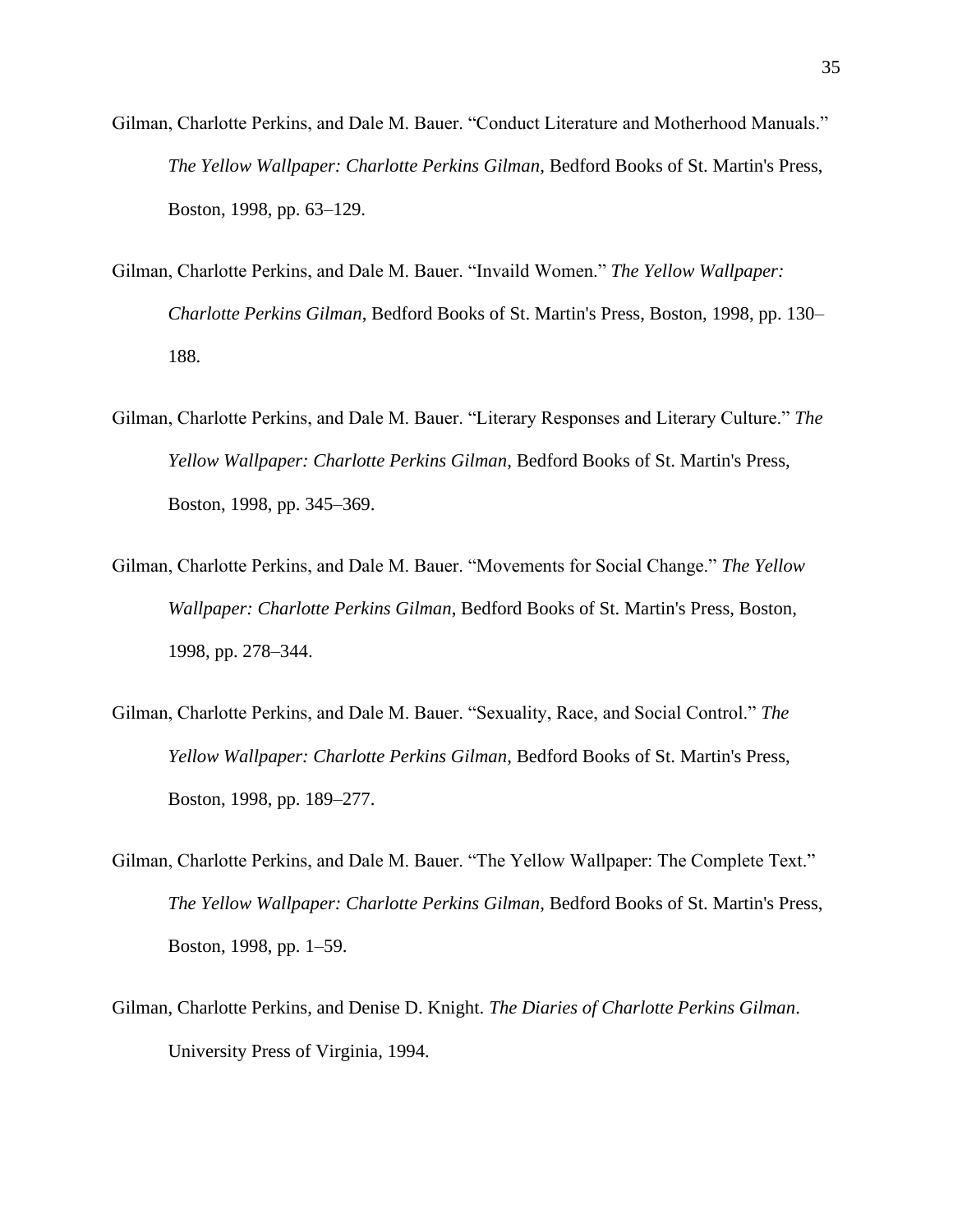- Gilman, Charlotte Perkins, et al. *The Selected Letters of Charlotte Perkins Gilman*. University of Alabama Press, 2009.
- MacNeil, Katherine. "Belittling Women's Mental Health: The Struggles of Edna Pontellier in Kate Chopin's The Awakening." *The Journal of Integrated Studies*, vol. 1, no. 1, 15 Dec. 2020, pp. 1–13.
- Marchbanks, Paul. "A Costly Morality: Dependency Care and Mental Difference in the Novels of the Brontë Sisters." *Journal of Literary and Cultural Disability Studies*, vol. 4, no. 1, 2010, pp. 55–71.
- "Mental Health: Strengthening Our Response." *World Health Organization*, World Health Organization, Mar. 2018, https://www.who.int/news-room/fact-sheets/detail/mentalhealth-strengthening-our-response.
- Moyer, Melinda Wenner. "Women Are Calling out 'Medical Gaslighting'." The New York Times, The New York Times, 28 Mar. 2022, https://www.nytimes.com/2022/03/28/well/live/gaslighting-doctors-patients-health.html.
- Ni, Pi-hua. "Madness Defined by Whom? Contextualizing Bertha and Antoinette in Jane Eyre and Wide Sargasso Sea." *Anglophone Culture across Centuries and Borders*, edited by Pavlína Flajšarová and Jiří Flajšar, Univerzita Palackého v Olomouci, 2015, pp. 97–125.
- Parekh, Ranna. "What Is Mental Illness?" *Psychiatry.org - What Is Mental Illness?*, Aug. 2018, https://www.psychiatry.org/patients-families/what-is-mental-illness.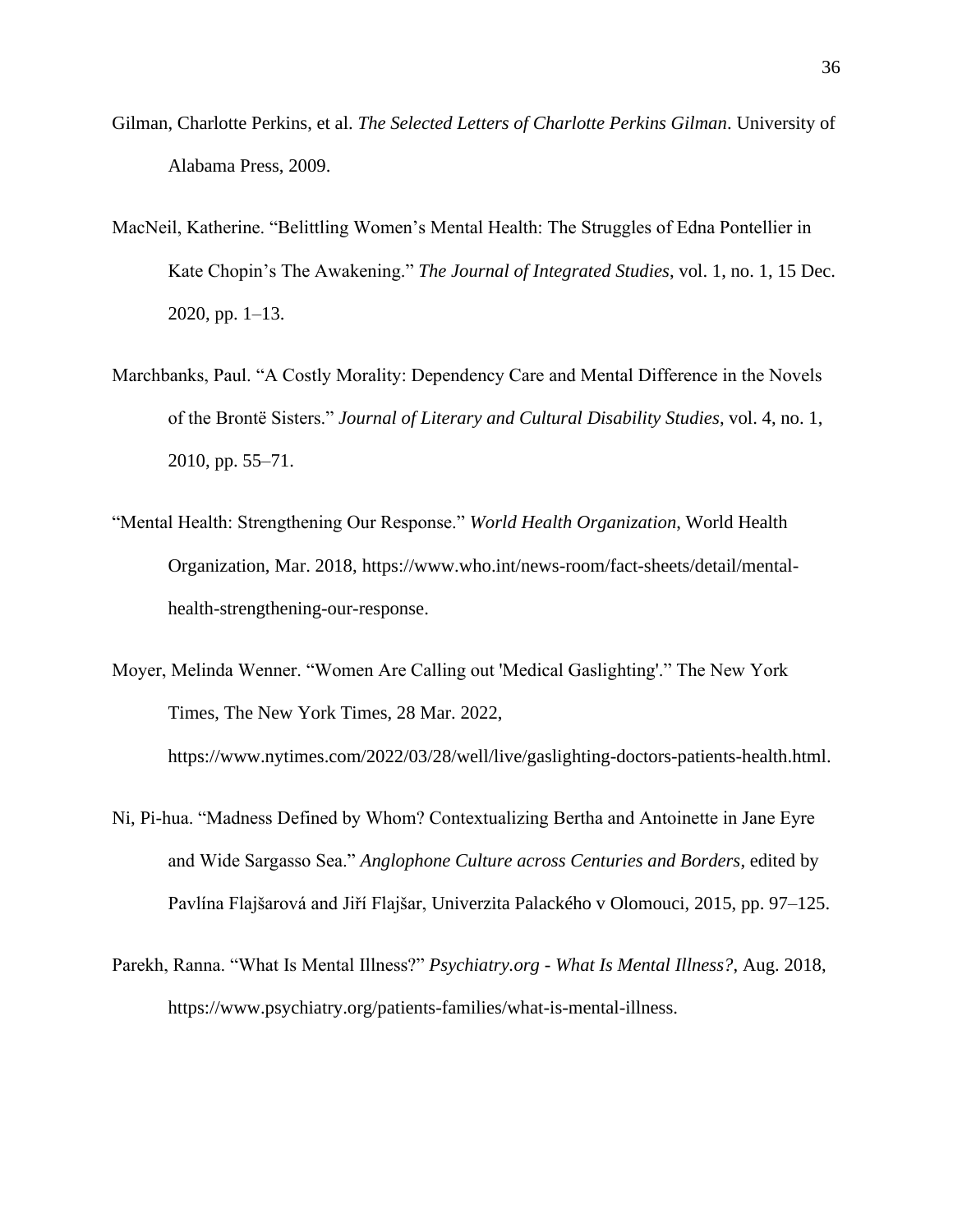- Rüggemeier, Anne. "Female Mental Illness, Monstrosity, and Male Medical Discourses: Revisiting *Jane Eyre*." *Anglistik*, vol. 30, no. 3, 2019, pp. 73–88.
- Ryan, Steven T. "Depression and Chopin's 'The Awakening.'" *The Mississippi Quarterly*, vol. 51, no. 2, 1998, pp. 253–73.
- Schneck, Peter. "Finding Words for (Not) Losing One's Mind: Alice James, Charlotte Perkins Gilman, and the Sense of Self in Narratives of Mental Illness." *Communicating Disease: Cultural Representations of American Medicine*, edited by Carmen Birkle and Johanna Heil, 2013, pp. 329–363.
- Showalter, Elaine. *The Female Malady: Women, Madness, and English Culture, 1830-1980*. Virago Press, 2012.
- Simonds, Susan L. *Depression and Women an Integrative Treatment Approach*. Springer Pub. Co, 2006.
- Tasca, Cecilia, et al. "Women and Hysteria in the History of Mental Health." *Clinical Practice & Epidemiology in Mental Health*, vol. 8, no. 1, 2012, pp. 110–119.

Thrailkill, Jane F. "Doctoring 'The Yellow Wallpaper." *ELH*, vol. 69, no. 2, 2002, pp. 525–566.

- Todd, John, and Kenneth Dewhurst. "The Periodic Depression of Charlotte Brontë." *Perspectives in Biology and Medicine*, vol. 11, no. 2, 1968, pp. 208–216.
- Torres, Felix. "What Is Peripartum Depression (Formerly Postpartum)?" *Psychiatry.org - What Is Peripartum Depression (Formerly Postpartum)?*, Oct. 2020,